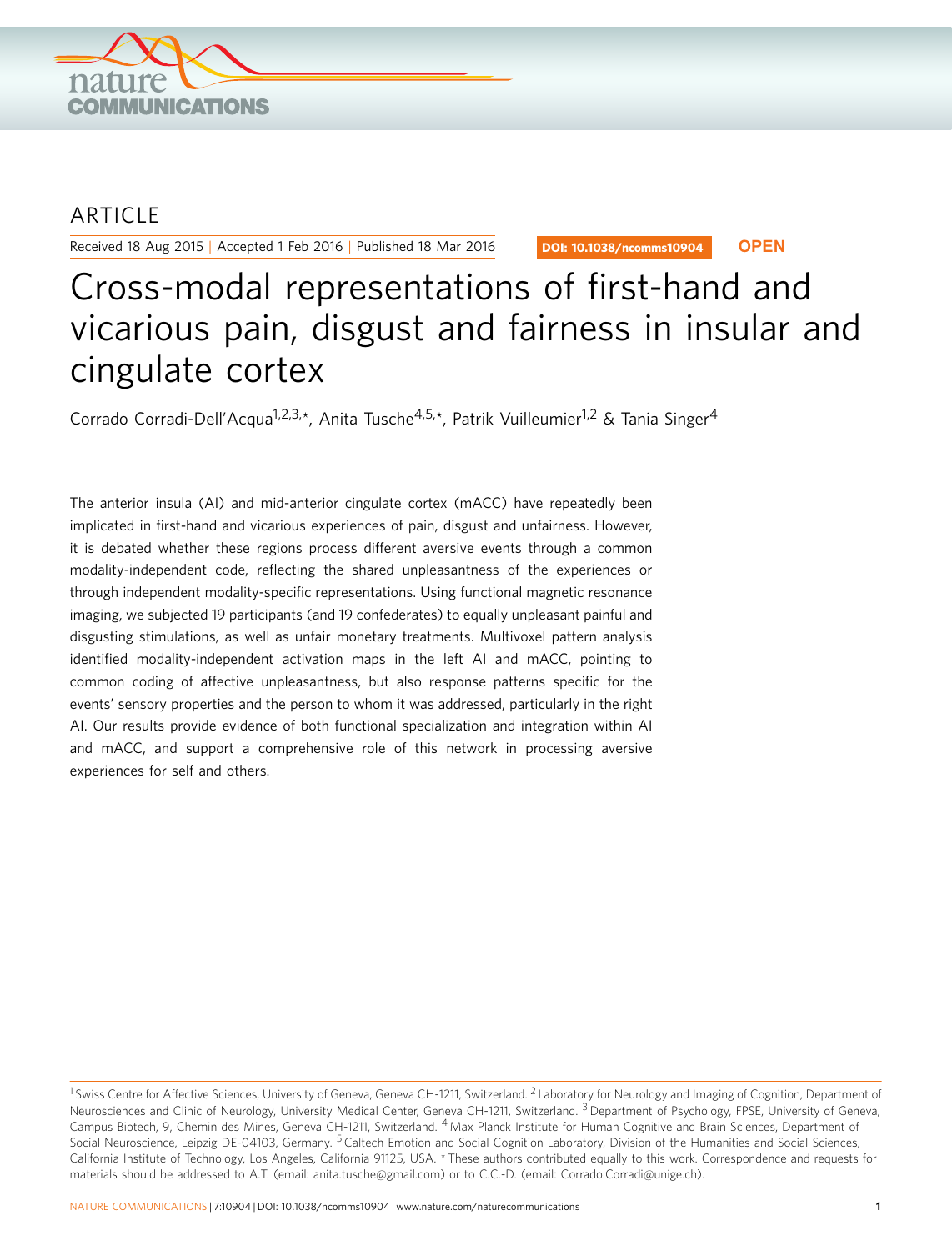n the last decade, neuroscience research made considerable<br>efforts to elucidate the neuronal processes underlying our<br>ability to understand the mind of others<sup>1-3</sup>. Studies on the<br>neural bases of empathy revealed that witn n the last decade, neuroscience research made considerable efforts to elucidate the neuronal processes underlying our ability to understand the mind of others $1-3$ . Studies on the emotional states such as pain or disgust recruits a network comprising the anterior insula (AI) and mid-anterior cingulate cortex  $(mACC)^{4-11}$ , both of which are also implicated in our first-person experience of the same aversive feelings<sup>12–15</sup>. Furthermore, witnessing transgressions of social norms (unfair transactions<sup>16</sup> or unmoral acts<sup>[17](#page-9-0)</sup>) has also been associated with activity in AI and mACC. These results represent an important cornerstone for embodied approaches of social cognition, according to which basal sensorimotor experiences, and their associated neural underpinnings, are instrumental in the processing of social events<sup>18-20</sup>.

It has been frequently proposed that neural signals in AI/mACC might not code for specific experiences (pain, disgust, unfairness, and so on), but instead mediate a broader function across different domains<sup>[9,10,21](#page-9-0)</sup>. Unlike for the posterior and middle insula, that receive primary gustatory<sup>[22,23](#page-10-0)</sup> and nociceptive<sup>24–26</sup> inputs from thalamic nuclei, the nature of the information coded by AI/mACC is still unclear. The sensitivity of these areas to different sensory and affective events<sup>[9,10,21](#page-9-0)</sup> might be interpreted in terms of a common neural coding of features such as unpleasantness, arousal or even the salience of the experience<sup>27,28</sup>. In particular, it has been suggested that pain-evoked activity in AI/mACC reflects a combination of neural processes similarly engaged by non-nociceptive events, arguing against the presence of any pain-specific<sup>[29](#page-10-0)</sup> (and possibly also disgust-specific) signal.

However, empirical evidence on the functional properties of AI/mACC has mainly been obtained by neuroimaging techniques such as functional magnetic resonance imaging (fMRI), whose spatial resolution does not allow recording from isolated neurons, but provides pooled signal from a large volume of grey matter. It is therefore possible that AI and mACC hold independent (but intermingled) neuronal populations that encode aversive states in a modality-specific (pain, disgust, unfairness) or even target-specific (self, other) manner.

In the present study, we investigated whether the neural processes subserved by AI/mACC are best described in terms of modality-specific representations of pain, disgust or unfairness, or rather in terms of modality-independent features shared by these different experiences, such as unpleasantness. To this end, we used multivoxel pattern analysis (MVPA) which allows for more detailed investigation of fMRI activation maps $30-32$ . MVPA exploits the variability of neural signal over a cortical area that reflects the idiosyncratic distribution of a given neuronal population across neighbouring voxels. Thus, the identification of shared or independent activity patterns represents a more stringent assessment of whether two conditions recruit the same or different neuronal processes $30-33$ . Using MVPA, we compared activity patterns from 19 female<sup>[7](#page-9-0)</sup> volunteers when they were subjected to either electrical (painful (Ps)/non-painful (nPs)) or gustatory stimuli (disgusting (Ds)/non-disguting (nDs)), which were carefully matched for subjective unpleasantness<sup>[34](#page-10-0)</sup> (selfrelated trials). In separate (other-related) trials, they saw a befriended confederate receiving equivalent electrical (Po/nPo) or gustatory (Do/nDo) stimuli<sup>5</sup>. Finally, participants also performed an Ultimatum Game (UG) task, in which they faced unknown people who proposed unfair or moderately fair economic transactions, either to the participants themselves (Us/Ms) or to the confederate  $($ Uo/Mo $)$ <sup>16,35-39</sup>.

First, we tested whether activity patterns evoked in AI/mACC by first-person painful experiences were similar to (or dissociated from) those evoked by first-person disgust, as a neural signature

of modality-specific or modality-independent coding. Second, we assessed whether response patterns elicited by first-person experiences were shared with those elicited by vicarious pain/disgust, as well as unfairness. Third, and most importantly, we explored the nature of shared information for vicarious responses. If AI/mACC process others' affective states in terms of modality-specific features ('it hurts when I see you in pain', 'it is bitter when I see you disgusted'), then activity patterns evoked by a first-person event should generalize to vicarious experience of the same, but not different, modality. Alternatively, if AI/mACC process others' affective states in terms of modality-independent features ('it is unpleasant when I see you in pain/disgusted'), then activity evoked by a first-person event should generalize to vicarious experiences of another modality. Finally, MVPA across different tasks could also shed light on the nature of the neural coding of unfairness in AI/mACC: if the role of these regions in unfairness reflects the engagement of disgust-specific neural responses ('unfairness is disgusting'), as previously assumed<sup>16</sup>, then the activity patterns elicited during the UG should generalize to first-person disgust, but not pain. Alternatively, if AI/mACC code unfairness in terms of modality-independent features ('unfairness is unpleasant'), then we expect shared information with both first-person pain and disgust.

Our results provide first evidence of both shared and independent coding in AI/mACC. In particular, we found that left AI and mACC disclose activity patterns which are shared between different modalities (pain, disgust and unfairness) but also between first-hand and vicarious aversive experiences, pointing to common coding of affective unpleasantness. Instead, right AI discloses activity patterns which are specific for the events' sensory properties and the target of the experience.

### Results

Behavioural data. Prior to scanning, electrical and gustatory stimuli were calibrated on an individual basis to ensure their painful or disgusting nature (see Methods). During the scanning session, participants rated the subjective unpleasantness associated with each stimulus event (see [Fig. 1\)](#page-2-0). The analysis of median unpleasantness ratings revealed that, for both the pain and disgust tasks, and for each target of the stimulation (self, other), aversive events were significantly more unpleasant than the corresponding neutral controls (paired *t*-tests on  $N = 19$ , all  $t_{(18)}s \ge 12.89$  and  $P < 0.001$ ; see [Fig. 1a,b\)](#page-2-0). Furthermore, for both pain and disgust, the unpleasantness of aversive and neutral events was comparable across targets (paired *t*-tests all  $|t_{(18)}s| \le 1.92$ , not significant (NS), *N* = 19). No modality-specific differences were found between pain and disgust, for each target and for each unpleasantness level (paired ttests all  $|t_{(18)}s| \le 1.21$ , NS,  $N = 19$ ).

As the UG comprised a wide range of offers (most unfair, moderately fair, extremely fair), we used the unpleasantness ratings acquired during the scanning session to identify, on an individual basis, a sub-portion of UG trials that were most comparable with the pain and disgust tasks. Thus, for each participant, and for each target of the offer, we identified as 'aversive' those UG trials that were rated as the most unpleasant, whereas the remaining trials whose unpleasantness was closest to 0 were identified as 'neutral' (see [Fig. 1c\)](#page-2-0). Supplementary Figure 1 reports all details about the selected trials, with the most aversive being most frequently associated with unfair offers and neutral controls being associated with moderately fair (midfair) offers. As for pain and disgust, unpleasantness was matched across targets, both for unfair and midfair offers (paired *t*-tests all  $|t_{(18)}s| \leq 1.46$ , NS,  $N = 19$ ). However, aversive and neutral events in the UG task were rated as slightly more positive than corresponding conditions in the pain and disgust tasks (paired t-tests all  $t_{(18)}$ s $\geq$ 2.35, P $<$ 0.05, N  $=$  19).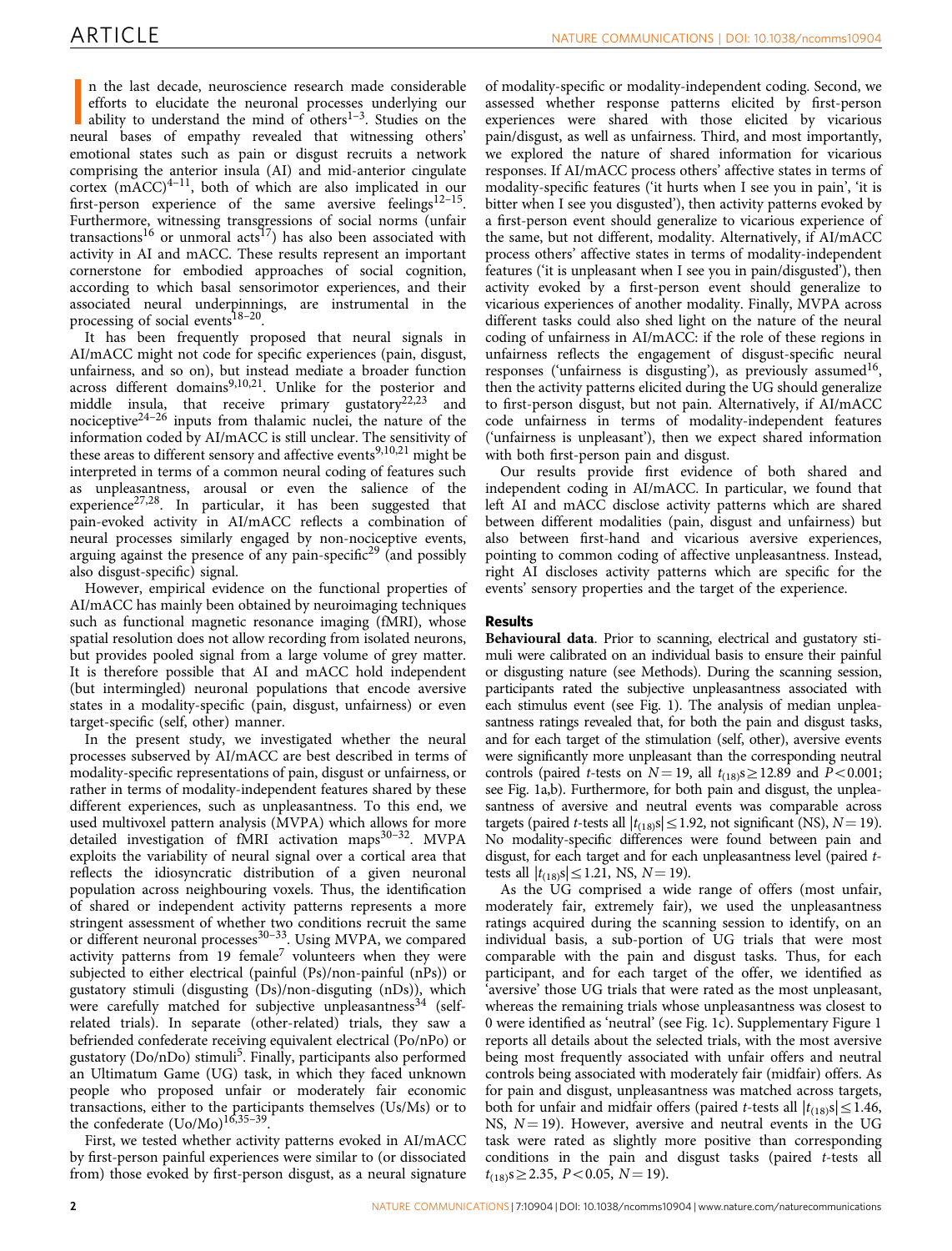<span id="page-2-0"></span>

Figure 1 | Trial structure and behavioural results. For (a) pain, (b) disgust and (c) ultimatum game (UG) tasks, trials were introduced by an arrow-shaped cue whose orientation and colour informed whether the upcoming event affected either the participants themselves ( $\downarrow$ ) or the confederate ( $\swarrow$ ). For the UG, cues were also associated with the photo of an unknown proposer. Cues (2 s) were followed by a stimulus event of varying unpleasantness (aversive versus neutral). For the pain task, this consisted of a 1-s-long electrical stimulation delivered to the left wrist. For the disgust task, 0.5 ml of liquid was delivered into the mouth, which had to be swallowed after 4 s when prompted by an instruction screen (3 s). To avoid transfer to the next trial, 2 ml of water were then delivered in the mouth (3s), again followed by a 3-s swallowing instruction. For the UG, a 4-s screen was presented depicting the offer with 10 coins organized into 2 piles. At the bottom of the screen, the response options 'accept/reject' were presented. For each task, stimuli were followed by a visual analogue scale, which participants used to rate the subjective unpleasantness evoked by the previous stimulation. Inter-trial intervals (ITI) in all three tasks varied from 2.5 to 7.5 s (average 5 s). For each task, average unpleasantness ratings are displayed in separate subplots (single experiment, sample size  $N=19$ ). White bars refer to stimuli directed to the participants (self), whereas striped bars refer to stimuli directed to the confederates (other). For each subplot, aversive and neutral events are displayed separately along the horizontal axis. Error bars refer to bootstrap-based 95% confidence intervals.

Neural responses in AI and mACC. As first step, we focused on response patterns in AI and mACC, because these regions have repeatedly been implicated in both first-person and vicarious  $p_{\text{ain}}^{5,7,8,12,13}$  $p_{\text{ain}}^{5,7,8,12,13}$  $p_{\text{ain}}^{5,7,8,12,13}$ , disgust<sup>4,6,14,15</sup> and unfair UG offers<sup>16,36–39</sup>. Furthermore, these regions are part of an intrinsically connected circuit (called saliency network) that appears conserved even during  $rest^{28}$  $rest^{28}$  $rest^{28}$ . We therefore took advantage of an independent resting-state session to localize this network in each subject and to obtain reliable regions-of-interest (ROIs) of AI and mACC without any bias related to tasks or stimuli. These ROIs provide subject-specific AI coordinates which are consistently connected with mACC and vice versa. See [Fig. 2a](#page-3-0) for an illustration of the AI–mACC network at the group level, and Methods section for details.

As manipulation check, we investigated whether activation patterns in each ROI discriminated between aversive and nonaversive states (pain, disgust, unfairness), which could occur to participants themselves or the befriended confederate (withintask classification). A linear kernel support vector machine (SVM) classifier $40$  was trained on data from the respective task and condition, and then tested using cross-validation approaches. This led, for each participant, to a  $d'$  parameter that quantified the ability of the classifier to detect an aversive state as opposed to its neutral control (for example, Ps versus nPs). The significance of the  $d'$  values at the group level was estimated through rigorous permutation techniques (see Methods). In line with earlier studies

using each task separately, we confirmed that the bilateral AI and mACC reliably encoded aversive states in all three modalities and both target-conditions. Repeated measure analysis of variances (ANOVAs) revealed no significant differences across ROIs in their sensitivity to self-/other-related pain and disgust. Regions differed, however, in their sensitivity to unfairness, reflecting greater sensitivity of mACC with respect to AI (see [Table 1](#page-4-0)).

Subsequently, we ran a cross-modal pattern analyses to assess whether a classifier trained to detect one specific aversive event (for example, Ps versus nPs) could also detect aversiveness from an independent condition (for example, Ds versus nDs) and vice versa (see [Fig. 2b](#page-3-0) for illustration). Reliable evidence for shared activity patterns between first-hand pain and disgust (Ps versus  $nPs \leftrightarrow Ds$  versus nDs; hereafter Ps $\leftrightarrow$ Ds) was found in the left AI and mACC  $(d's \ge 0.30;$  permutation-based test corrected for multiple comparisons for the 3 ROIs: cutoff  $= 0.18$ ,  $P < 0.01$ ,  $N = 19$ , see [Fig. 3a](#page-5-0) and [Table 2\)](#page-6-0). In contrast, no cross-modal effects were observed in the right AI ( $d' = 0.02$ , NS), although this region reliably encoded both pain and disgust in the within-task classifications. Indeed,  $d$ 's in the right AI obtained for within-task classifications of both first-hand pain and disgust were significantly larger than those obtained for the cross-modal effect  $(Ps > PS \leftrightarrow DS$  and  $Ds > Ps \leftrightarrow DS$ ; d' differences (diff-d's)  $\geq 0.33$ , permutation tests on  $d'$  differences: cutoffs  $\leq 0.29$ ,  $P < 0.05$ ,  $N = 19$ ), thus suggesting the presence of modality-independent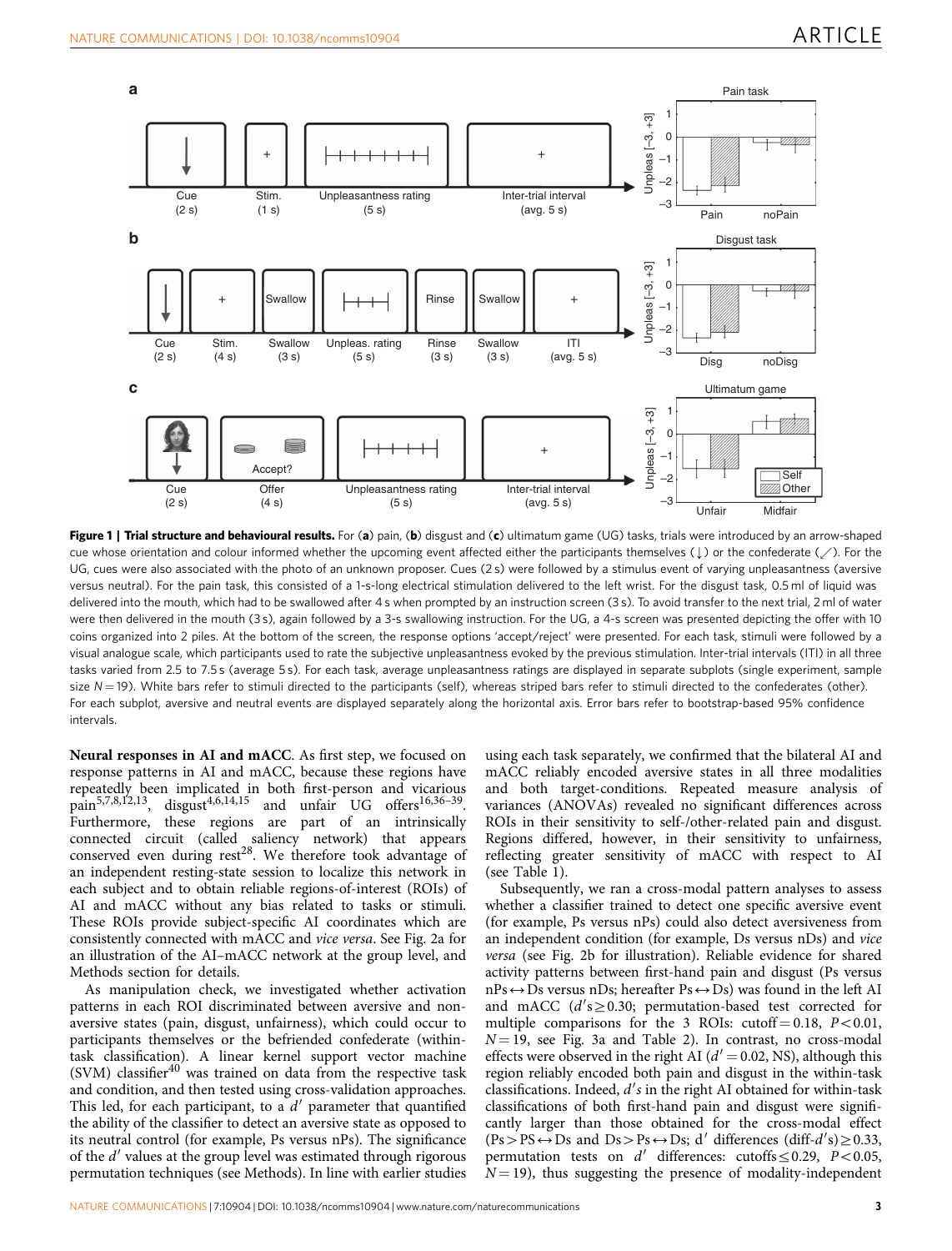<span id="page-3-0"></span>

Figure 2 | ROIs and MVPA overview. (a) Independent component analysis performed on participants' resting-state data, to map the AI-mACC network<sup>[28](#page-10-0)</sup> in an unbiased manner (surface rendering displayed at  $P < 0.001$ ). ROIs were based on significant clusters in the bilateral AI and mACC that were then used for MVPA on independent functional data obtained for the pain, disgust and UG tasks. (b) Processing steps in MVPA. For each ROI, data were extracted from every constitutive voxels and fed to a SVM classifier<sup>40,62</sup>, to identify multivoxel patterns informative about an aversive event relative to its corresponding neutral control (for example, Ps versus nPs). The so trained classifier was then tested on independent data from the same task (within-task classification) or another task, for example, when aversive experiences occur in a different sensory modality (cross-modal classification). (c) Matrixes displaying the results of within-task, cross-target and cross-modal classifications for each of the three ROIs. In each matrix, row and column labels refer to classification of an aversive state, each relative to its corresponding neutral control: self-related pain (Ps), self-related disgust (Ds), other-related pain (Po), other-related disgust (Do) and unfairness (U). D' values from within-task classifications are displayed in the outer diagonal line of the matrixes. The remaining cells in the matrixes reflect cross-target and cross-modal classifications. White striped cells refer to d' effects which are not significantly higher-than-chance, whereas green cells refer to effects significantly higher-than-chance. The luminance of green cells reflects the magnitude of the  $d'$  values. Single experiment, sample size  $N = 19$ .

(but overlapping) activity patterns for pain and disgust. Results of a repeated measure ANOVA confirmed differences in crossmodal effect between first-hand pain and disgust across ROIs (permutation-based ANOVA:  $F = 6.77$ , cutoff  $= 3.40$ ,  $P < 0.01$ ,  $N=19$ ), reflecting lower d's in right AI relative to both left AI and mACC ( $\left| \text{diff-}d' s \right| \geq 0.28$ , permutation tests on  $d'$  differences:  $|{\rm cutoffs}| \leq 0.25$ ,  $P < 0.05$ ,  $N = 19$ ). Overall, our data hint that the neural signal in left AI and mACC may be partly shared between pain and disgust, whereas the signal in right AI may instead reflect modality-specific coding.

Having established that AI/mACC disclose both modalityspecific and modality-independent activity patterns for first-hand pain and disgust, we tested whether these neural responses were re-activated when the same experiences occurred to the confederate. This was achieved by assessing whether a classifier trained at detecting first-person pain (or disgust) could successfully detect others' pain (or disgust) and vice versa (cross-target classification:  $Ps \leftrightarrow Po$ ,  $Ds \leftrightarrow Do$ ). For left AI and mACC, significant effects were found for both pain and disgust  $(d's \ge 0.21$ , permutation tests: cutoffs $\ge 0.20$ ,  $P < 0.05$  corrected for the 3 ROIs; except for  $Ds \leftrightarrow Do$  in left AI:  $d' = 0.19$ , significant under an uncorrected cutoff = 0.15,  $P < 0.05$ ,  $N = 19$ ). Critically, evidence in left AI and mACC for shared activity between first-hand and vicarious aversive experiences extended to

stimuli of different modalities: that is, between first-person pain and vicarious disgust or first-person disgust and vicarious pain (Ds  $\leftrightarrow$  Po, Ps $\leftrightarrow$  Do:  $d's \ge 0.30$ , permutation tests: cutoffs  $\le 0.20$ ,  $P<0.01$  corrected; except for  $Ds \leftrightarrow Po$  in left AI:  $d' = 0.18$ , uncorrected cutoff = 0.15,  $P < 0.05$ ,  $N = 19$ ). These findings reveal that vicarious pain and disgust elicit neural responses in left AI and mACC that are partly shared with those associated with first-hand experiences, regardless of whether the experience is of the same or different modality (see [Fig. 3b](#page-5-0)).

Interestingly, we found no conclusive evidence of shared activity between first-hand and vicarious pain and disgust in right AI  $(d's \leq 0.12$  permutation tests: cutoffs  $\geq 0.19$ , NS; but for Ds $\leftrightarrow$ Po:  $d' = 0.26$ , P<0.05, N = 19). However, the right AI disclosed reliable detection of pain and disgust in the within-task classification for both self and other (see [Fig. 3a,b\)](#page-5-0). Indeed, d's obtained in right AI for the within-task classification of others' pain and disgust were greater than for the cross-target classifications between first-hand and vicarious experiences, both when the modality was the same (diff- $d' = 0.33$ , permutation test of  $d'$  differences: cutoff = 0.25, P < 0.01 corrected, N = 19) or different (diff- $d' = 0.26$ , cutoff = 0.25, P < 0.05 corrected, N = 19; see [Fig. 3b\)](#page-5-0). Taken together, these findings suggest a dissociation in neural responses between first-person and vicarious sensations for both pain and disgust in right AI.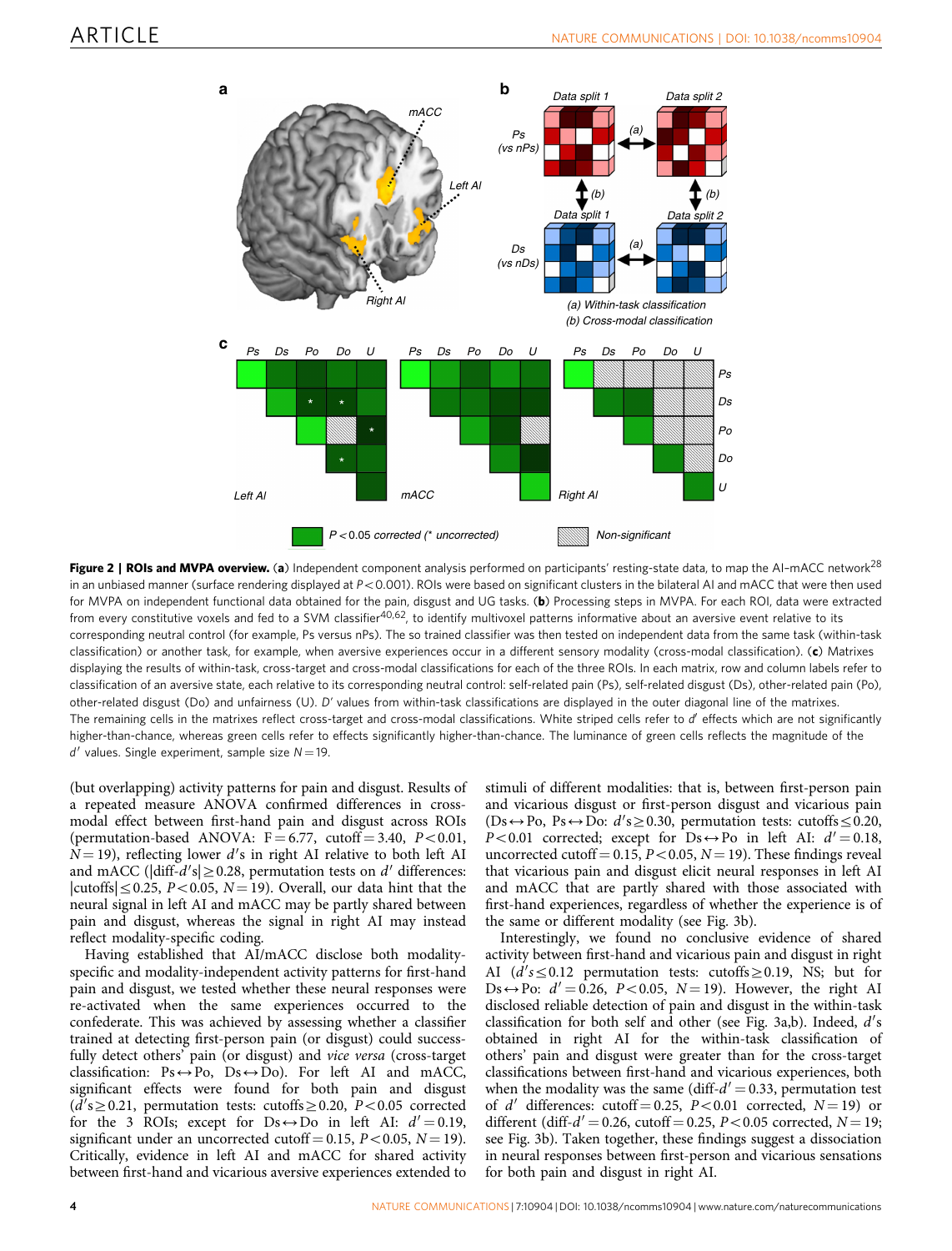<span id="page-4-0"></span>

| Table 1   Within-task pattern analysis. |                            |  |
|-----------------------------------------|----------------------------|--|
|                                         | d' (corrected cutoff)      |  |
| Left AI                                 |                            |  |
| Ps versus nPs                           | <b>0.98</b> $(0.32)$ **    |  |
| Ds versus nDs                           | $0.61(0.29)$ **            |  |
| Po versus nPo                           | $0.49$ (0.27)**            |  |
| Do versus nDo                           | $0.24$ (0.26) <sup>*</sup> |  |
| Us versus Ms                            | 0.30 $(0.28)$ **           |  |
| Uo versus Mo                            | $0.19(0.20)^{\dagger}$     |  |
| Right Al                                |                            |  |
| Ps versus nPs                           | 1.29 $(0.32)$ **           |  |
| Ds versus nDs                           | $0.49(0.29)$ **            |  |
| Po versus nPo                           | $0.36$ (0.27)**            |  |
| Do versus nDo                           | 0.40 $(0.26)$ **           |  |
| Us versus Ms                            | $0.33$ (0.28)**            |  |
| Uo versus Mo                            | $0.38$ (0.28)**            |  |
| mACC                                    |                            |  |
| Ps versus nPs                           | <b>1.61</b> $(0.32)$ **    |  |
| Ds versus nDs                           | $0.65$ (0.29)**            |  |
| Po versus nPo                           | $0.46$ (0.27)**            |  |
| Do versus nDo                           | $0.53$ (0.26)**            |  |
| Us versus Ms                            | $0.77$ (0.28)**            |  |
| Uo versus Mo                            | $0.76$ (0.28)**            |  |
|                                         | F (cutoff)                 |  |
| Rep. Meas. ANOVA                        |                            |  |
| Ps versus nPs                           | 1.96 (3.54)                |  |
| Ds versus nDs                           | 0.62(3.00)                 |  |
| Po versus nPo                           | 0.21(3.35)                 |  |
| Do versus nDo                           | 0.91(3.21)                 |  |
| Us versus Ms                            | 3.18 $(3.12)^*$            |  |
| Uo versus Mo                            | 4.57 $(3.25)$ <sup>*</sup> |  |

AI, anterior insula; ANOVA, analysis of variance; mACC, mid-anterior cingulate cortex; MVPA, multivoxel pattern analysis; ROI, region-of-interest.

\*\*P $< 0.05$ , \*P $< 0.05$  under uncorrected cutoff,  $\bar{p} = 0.06$ .

For each ROI, MVPA was conducted to assess the presence of multivoxel activity patterns discriminative of one negative condition relative to its tailored neutral control. Detection of negative events was measured as d' coefficients. Higher-than-chance detections are reported<br>when d' values exceeded the 95th percentile of null d'-distribution (cutoff), obtained with 1,000 replications of the analysis on permuted data sets (see Methods section). F values (and corresponding permutation-based cutoffs) from repeated measure ANOVAs testing for ROI differences are also reported. Significant effects are highlighted with corresponding  $P$  values in the table

Finally, we investigated whether a classifier trained to detect unfair (as opposed to marginally fair) UG offers could also detect first-person experiences of pain/disgust and vice versa (Ps $\leftrightarrow$ Us,  $Ds \leftrightarrow Us$ ,  $Ps \leftrightarrow Uo$ ,  $Ds \leftrightarrow \bar{U}o$ ). See Supplementary Fig. 2 for exhaustive representation of the results, which were comparable regardless of the target of the unfairness. For readability purposes, here we report effects identified when combining together selfand other-related UG trials, which indicated significant crossmodal effects of UG responses for both first-person pain and disgust in left AI and mACC (Ps $\leftrightarrow$  U:  $d's \ge 0.27$ , permutation test: cutoff = 0.17; Ds  $\leftrightarrow$  U:  $d's \ge 0.25$ , cutoff = 0.16; P < 0.05 corrected,  $N = 19$ ; see [Fig. 3c](#page-5-0)). Moreover,  $d'$ s were comparable for cross-modal effects of UG patterns when compared with either pain or disgust (Ps $\leftrightarrow$ U versus Ds $\leftrightarrow$ U;  $|diff-d's| \leq 0.20$ , permutation tests of d' differences:  $|{\rm cutoffs}| \ge 0.23$ , NS,  $N = 19$ ), suggesting that neural representations of unfairness were not specifically related to disgust experiences. By contrast, no crossmodal effect was found in right AI ( $d's \le 0.04$ , NS), although this region disclosed reliable detection of unfairness in the within-task classification. Furthermore, in right AI, the  $d'$ s obtained in the within-task classification of unfairness were larger than those obtained in the cross-modal classification  $(U > Ps \leftrightarrow U$  and  $U > Ps \leftrightarrow U$ : diff- $d' \ge 0.34$ , permutation tests of d' differences:

cutoffs  $\leq 0.27$ , P $< 0.05$  corrected, N = 19). Finally, results of a repeated measure ANOVA confirmed differential cross-modal effects across ROIs for unfair UG offers and both first-hand pain (permutation-based ANOVA,  $F = 4.56$ , cutoff  $= 3.53$ ,  $P < 0.05$ ,  $N = 19$ ) and disgust (permutation-based ANOVA,  $F = 2.84$ , cutoff = 3.16, p (one-tailed) < 0.05, N = 19), reflecting lower  $d$ 's in right AI than in both left AI and mACC ( $\left|\text{diff-}d'\text{s}\right|\geq 0.21$ , permutation tests of d' differences:  $|cutoffs| \le 0.21$ ,  $P < 0.05$ ,  $N = 19$ ).

Overall, the analysis of UG data points to shared activity patterns between pain, disgust and unfairness in left AI and mACC. These responses in the UG might reflect a general aversive affective experience shared with other primary negative experiences such as pain and disgust, rather than the activation of neuronal responses specific for a particular nociceptive or distasteful sensation. On the other hand, evidence from right AI suggests that part of the signal is specific to the experience of unfairness, which converges with our previous analyses for pain and disgust.

To summarize results from these analyses, we depicted for each ROI separately the  $d'$ -matrixes obtained from all within-task, cross-modal and cross-target classifications ([Fig. 2c](#page-3-0)). A clear difference between the three ROIs is apparent, with the right AI displaying higher-than-chance  $d'$ s prevalently in within-task classifications (on the outer diagonal line), whereas the left AI and mACC displayed reliable  $d$ 's also in many cross-modal and cross-target classifications. Importantly, the absence of shared effects in right AI cannot be imputed to reduced signal or larger noise, as this region sensitivity to aversiveness in the within-task classification was comparable to that of other ROIs (in particular left AI; see also previous sections above).

Whole-brain searchlight analysis. To test for additional brain regions relevant for the encoding of unpleasantness across targets and tasks, we repeated the pattern analyses using a whole-brain searchlight approach as implemented in other studies<sup>7,32,33,41,42</sup>. This approach has the advantage of not relying on a priori assumptions about specific brain regions but looks for discriminative local information throughout the whole brain. Results from this analysis were entirely in line with those obtained using ROIs. First of all, they confirmed the role of left AI and ACC in supramodal representations of negative affect, with shared activity patterns across all conditions. In addition, modality-independent effects were also observed in the posterior portion of the superior temporal sulcus and the inferior frontal gyrus, whereas the posterior cingulate cortex, supplementary motor area and orbitofrontal cortex exhibited modality-specific activity patterns. Please see Supplementary Figs 3–7 and Supplementary Tables 1–7 for more details.

### **Discussion**

Neuroscientific research has repeatedly shown that AI and mACC are engaged in first-person and vicarious experiences of pain<sup>5,7,8,12,13</sup> and disgust<sup>4,6,14,15</sup>, but also unfairness<sup>16,36–39</sup>. However, the exact nature of the processes encoded in these regions is still debated<sup>7,29,43</sup>. Here we tested whether AI/mACC encode aversive states in terms of general affective features that are blind to the modality (pain, disgust, unfairness) and the target of the experience (self, other), or in terms of distinct modalityspecific or target-specific neural responses. By using MVPA, we systematically compared the activity patterns elicited by painful (electrical), disgusting (gustatory) and unfair (monetary) events, directed at either the participant or another person. Notably, the left AI and mACC disclosed shared neural representations not only between first-person and vicarious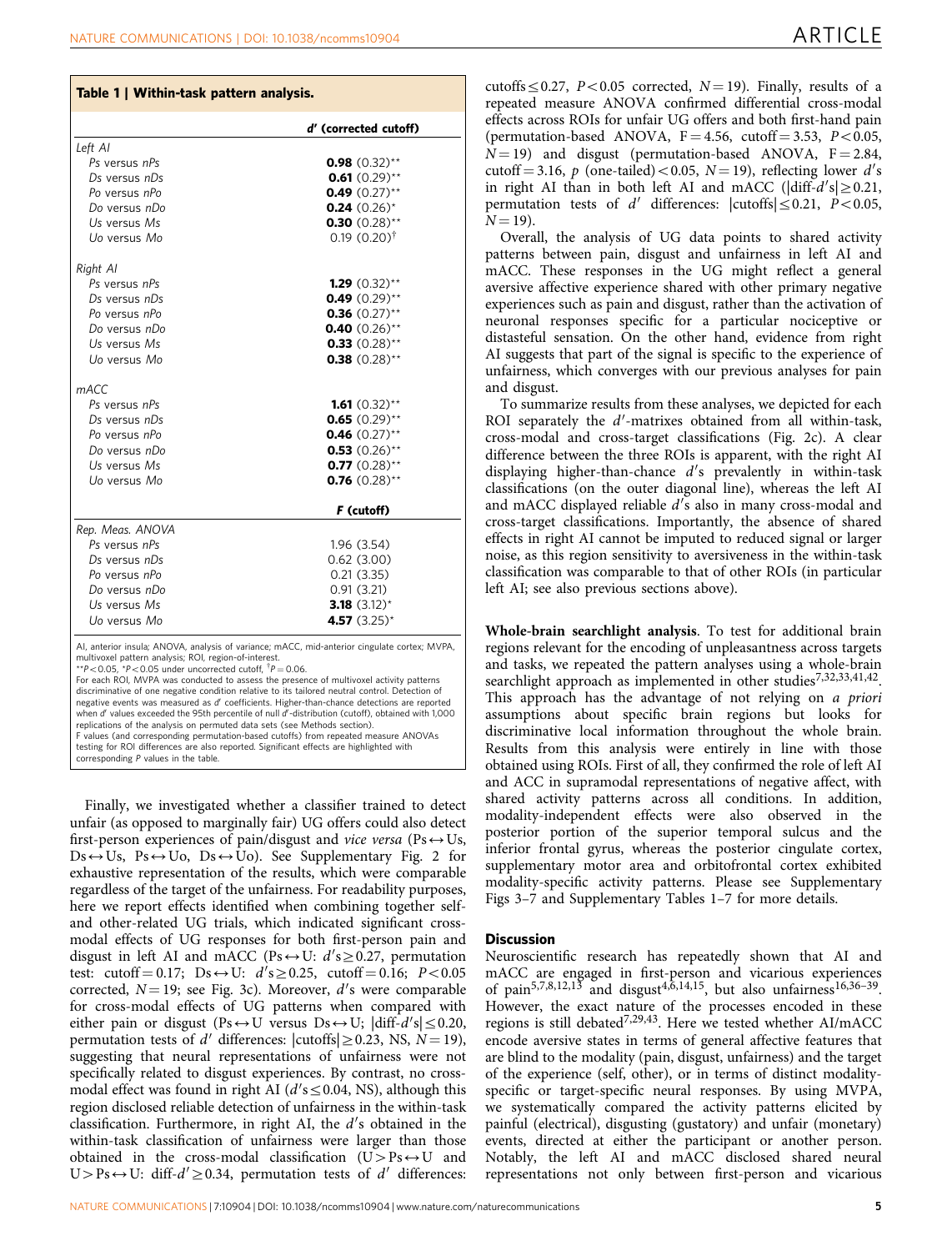<span id="page-5-0"></span>

Figure 3 | Bar plots displaying d' values from MVPA analyses in left AI, mACC and right AI. (a) Self-pain and -disgust. Bar plots display d' values representing the ability of a linear kernel SVM classifier to detect activity patterns characteristic for first-person experience of pain and disgust in ROIs in left AI, mACC and right AI. Ps and Ds refer to within-task classifications of self-related pain (Ps) and self-related disgust (Ds) compared with their respective neutral controls. Ps $\leftrightarrow$  Ds refers to cross-modal classifications between both self-related aversive events. (b) Others' pain and disgust. D' values reflect within-task classification of other-related pain (Po) and disgust (Do) compared with their respective neutral controls, as well as cross-target classifications between aversive events directed at self and other for same modality (Ps $\leftrightarrow$ Po; Ds $\leftrightarrow$ Do) and different modality (Ds $\leftrightarrow$ Po; Ps $\leftrightarrow$ Do). (c) Ultimatum game. Bar plots display d' values related to the within-task classification of unfair events (U) compared with midfair events; and the cross-modal classification between unfairness and first-person pain (Ps $\leftrightarrow$ U) or first-person disgust (Ds $\leftrightarrow$ U). Bars are coloured consistently to the corresponding cells in the classification matrixes displayed in each panel. The significance of permutation tests comparing d'values against chance (or against values from other conditions) are also reported. \*\*P<0.05 corrected for multiple comparisons for the three ROIs; \*P<0.05 uncorrected. Error bars refer to bootstrap-based 95% confidence intervals. Single experiment, sample size  $N = 19$ .

experiences (extending previous MVPA results for  $\text{pain}^7$  $\text{pain}^7$  to other domains), but also between different stimulus modalities including pain, disgust and unfairness. Furthermore, we also found neural responses specific to the modality and the target of the aversive experience, particularly in right AI. These results provide evidence for both domain-general and domain-specific coding in AI and mACC, thus demonstrating how this network might contribute to a comprehensive representation of aversive experiences.

Studies in primates and humans previously suggested that the insula might process first-hand experiences of pain and disgust in a sensory-specific manner. The posterior and middle insula are thought to receive inputs from neurons in ventral posteromedial thalamic nuclei sensitive to gustation<sup>[22,23](#page-10-0)</sup> and nociception<sup>24-26</sup>, and then to project to the AI for higher level coding of affect and interoceptive information<sup>[19,44,45](#page-9-0)</sup>. However, the nature of the information coded in AI has still remained elusive. On the one hand, its sensitivity to a wide range of sensory and affective experiences<sup>[9,10,21](#page-9-0)</sup> suggests that AI (and mACC) may not code for modality-specific information, but rather represent more general properties of affective experiences common to pain, disgust and unfairness. On the other hand, anatomical studies on primates point to several distinct subfields in AI<sup>46</sup>, which are difficult to map in humans through radiological imaging, but nevertheless appear consistent with highly specialized modules for different sensory domains. The finding of shared activity patterns between pain, disgust and unfairness in left AI and mACC strongly supports the former interpretation, pointing to a supramodal representation of negative affect transcending sensory domains and event target. In this perspective, left AI/mACC might respond to the unpleasantness of events and therefore mediate signals of negative valence, or alternatively code for their arousal or perceptual salience<sup>27-29</sup>. Note, however, that arousal and salience also include positive affect. Future investigations will therefore need to test whether the effects identified here extend also to high-arousing positive stimuli.

Critically, a reliable part of our findings cannot be explained in terms of general, amodal features of aversive experiences. Instead, we found that activity patterns in right AI were specific for pain, disgust, unfairness, as well as the target of the experience. Indeed, overlapping fMRI activations are not necessarily diagnostic of common underlying representations<sup>[7,47](#page-9-0)</sup>, but might reflect the presence of distinct (intermingled) neuronal populations related to modality- or target-specific representations. MVPA is well-suited to address these issues, as it investigates whether idiosyncratic spatial variations in the neural signal are shared or dissociated across experimental manipulations. Using this approach, Chikazoe et  $al$ .<sup>[47](#page-10-0)</sup> found modality-specific represent-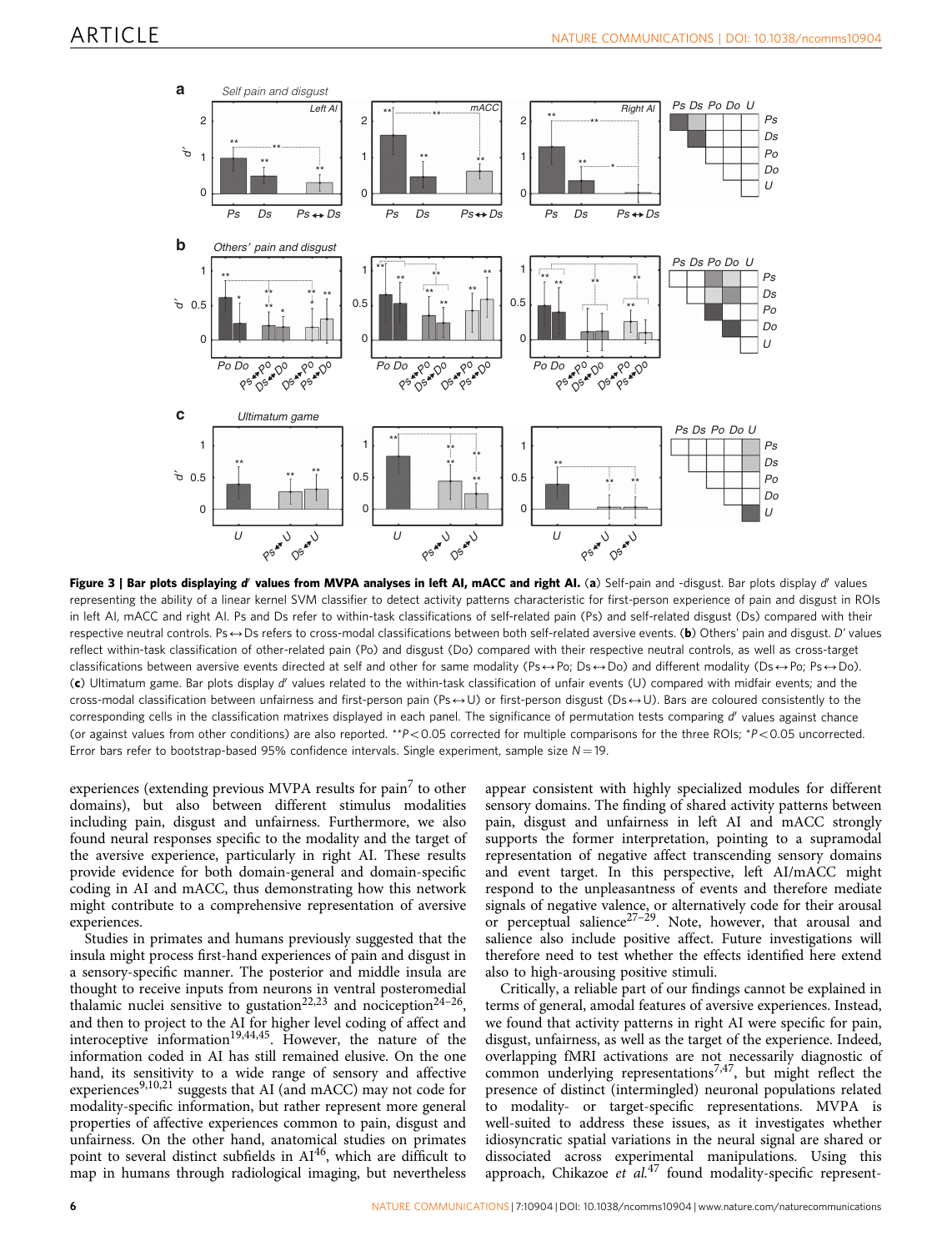<span id="page-6-0"></span>

|  |  |  | Table 2   Cross-modal and cross-target pattern analysis. |
|--|--|--|----------------------------------------------------------|
|--|--|--|----------------------------------------------------------|

|                         | d' (corrected cutoff)              |
|-------------------------|------------------------------------|
| Left AI                 |                                    |
| $Ps \leftrightarrow Ds$ | 0.31 $(0.18)$ **                   |
| $Ps \leftrightarrow Po$ | $0.21(0.20)$ **                    |
| $Ds \leftrightarrow Do$ | 0.19 $(0.19)^*$                    |
| $Ps \leftrightarrow Do$ | 0.30 $(0.20)$ **                   |
| $Ds \leftrightarrow Po$ | $0.18(0.20)$ *                     |
| $Ps \leftrightarrow U$  | $0.27$ (0.17)**                    |
| $Ds \leftrightarrow U$  | $0.32$ (0.16)**                    |
| Right Al                |                                    |
| $Ps \leftrightarrow Ds$ | 0.02(0.18)                         |
| $Ps \leftrightarrow Po$ | 0.11(0.20)                         |
| $Ds \leftrightarrow Do$ | 0.12(0.19)                         |
| $Ps \leftrightarrow Do$ | 0.10(0.20)                         |
| $Ds \leftrightarrow Po$ | $0.23$ (0.20)**                    |
| $Ps \leftrightarrow U$  | 0.03(0.17)                         |
| $Ds \leftrightarrow U$  | 0.03(0.16)                         |
| mACC                    |                                    |
| $Ps \leftrightarrow Ds$ | <b>0.63</b> $(0.18)$ <sup>**</sup> |
| $Ps \leftrightarrow Po$ | $0.35$ (0.20)**                    |
| $Ds \leftrightarrow Do$ | <b>0.25</b> $(0.19)$ **            |
| $Ps \leftrightarrow Do$ | $0.59$ (0.20)**                    |
| $Ds \leftrightarrow Po$ | $0.43$ (0.20)**                    |
| $Ps \leftrightarrow U$  | 0.44 $(0.17)$ **                   |
| $Ds \leftrightarrow U$  | $0.24$ (0.16)**                    |
|                         | F (cutoff)                         |
| Rep. Meas. ANOVA        |                                    |
| $Ps \leftrightarrow Ds$ | 6.77 $(3.39)^*$                    |
| $Ps \leftrightarrow Po$ | 1.66(3.14)                         |
| $Ds \leftrightarrow Do$ | 0.36(3.06)                         |
| $Ps \leftrightarrow Do$ | 4.08 $(3.21)$ <sup>*</sup>         |
| $Ds \leftrightarrow Po$ | 1.54(3.35)                         |
| $Ps \leftrightarrow U$  | 4.56 $(3.53)^*$                    |
| $Ds \leftrightarrow U$  | <b>2.87</b> (3.16) <sup>†</sup>    |
|                         |                                    |

AI, anterior insula; ANOVA, analysis of variance; mACC, mid-anterior cingulate cortex; MVPA, multivoxel pattern analysis; ROI, region-of-interest.

\*\*P<0.05, \*P<0.05 under uncorrected cutoff;  $\dagger$ F test P (one-tailed) = 0.05.

For each ROI, MVPA was conducted to assess whether multivoxel activity patterns discriminative of one specific unpleasant experience (for example, self-pain) could detect unpleasantness of another modality/target. Detection of negative events was measured as d coefficients. Higher than chance detections are reported when d' values exceeded the 95th percentile of the null d'-distribution (cutoff), obtained with 1,000 replications of the analysis on permuted data sets (see Methods). F values (and corresponding permutation-based cutoffs) from repeated measure ANOVAs testing for differences in d's across ROI are also reported. Significant effects are highlighted with corresponding P values.

ations of unpleasantness in AI for gustatory and visual stimuli, as well as modality-independent representations in medial prefrontal regions. Our data extend these previous findings by demonstrating that AI codes for first-person pain and disgust through both modality-specific and modality-independent neural representations.

Taken together, our findings provide new and comprehensive insights into the neural processing of various aversive experiences. We show that the right AI contributes to modality-specific analysis of gustatory/nociceptive inputs, whereas the left AI and mACC might integrate the output of modality-specific computations into more abstract representations of these events. Future studies will need to further examine the differential role played by left AI and mACC in amodal processing of unpleasantness. For instance, it has been proposed that mACC might integrate negative affect, pain and cognitive control, presumably reflecting a key role played by this region in the selection of behavioural responses to unpleasant events<sup>[48](#page-10-0)</sup>. Also the functional nature of the differential lateralization within AI for modality-specific and

modality-independent processing remains to be elucidated. This could be partially determined by the lateralized nature of electrical stimuli (delivered on the left wrist), and consistent with suggestions that the insula contralateral to the stimulation site might process the sensory properties of a stimulus event, whereas the ipsilateral AI might code for its subjective meaning<sup>25</sup>. Evidence from experiments in which pain is delivered also on the right side of the body might support this claim<sup>7</sup> (see Supplementary Note 1 and Supplementary Table 8). Alternatively, the right and left AI might exhibit distinctive contributions of sympathetic and parasympathetic systems, with the former involved in processing specific aversive events and the latter promoting shared regulatory/coping processes $49$ . The observation of hemispheric differences in the disgust and fairness tasks (where stimuli were not lateralized) supports the latter interpretation. Overall, our results dovetail with seminal theoretical accounts of insula function, according to which AI and mACC mediate subjective feelings in terms of comprehensive representations of affective states that integrate multiple sources of information $8,19,45$ .

AI and mACC were also engaged when participants observed a confederate undergoing pain or disgust. This finding converges with previous evidence demonstrating that these regions encode empathic responses elicited by various cues about others' negative states (abstract symbols, facial expressions, injured bodies and so on) $4-8,11$ . The role of AI/mACC in both first-person and vicarious experiences has often been interpreted in favour of embodied models of social cognition, according to which the states of people are inferable by activating a representation of the same state in the observer<sup>[18,19](#page-9-0)</sup>. In support of this view, we recently showed using MVPA that AI and mACC disclosed common activity patterns between felt and observed pain<sup>[7](#page-9-0)</sup>. Yet, our previous results did not allow ascertaining whether the information shared between self and others concerned modalityspecific or modality-independent features. The cross-modal effects observed in left AI and mACC strongly support a unique neuronal signature coding for aversive events regardless of the modality or recipient of the experience. Critically, however, we also found that activity evoked by vicarious empathic experiences in right AI was not shared with that elicited by first-person aversive states. This finding is consistent with previous evidence that human and monkey AI might process social emotions in partial dissociation from first-person pain<sup>[43,50](#page-10-0)</sup> or disgust<sup>[51](#page-10-0)</sup>, and suggests the presence of target-specific neural activity complementing the shared representations.

Taken together these findings support embodied interpretation of left AI and mACC function, but at the same time circumscribe their reach. While neural responses encoding first-hand aversive experiences are re-activated when empathizing with others, these do not seem to contain modality-specific information related to the nociceptive or gustatory input anymore. A more suitable interpretation is that others' states trigger a neural representation of non-specific properties such as an unpleasant bodily experience, which was an inherent dimension of all events tested in our study<sup>19</sup>.

Finally, we show that neural signals in left AI and mACC related to the first-hand sensation of pain and disgust are in part shared with those associated with unfair treatments in the UG. Again no shared effects were observed in right AI, even though this region disclosed reliable activity patterns for unfairness. This suggests that right AI disclose modality-specific information, not only for pain and disgust, but also for the experience of unfairness, in parallel with an amodal representation of aversive events in left AI and mACC.

Although AI and mACC have frequently been implicated in unfair UG offers<sup>16,36-39</sup>, different accounts have been put forward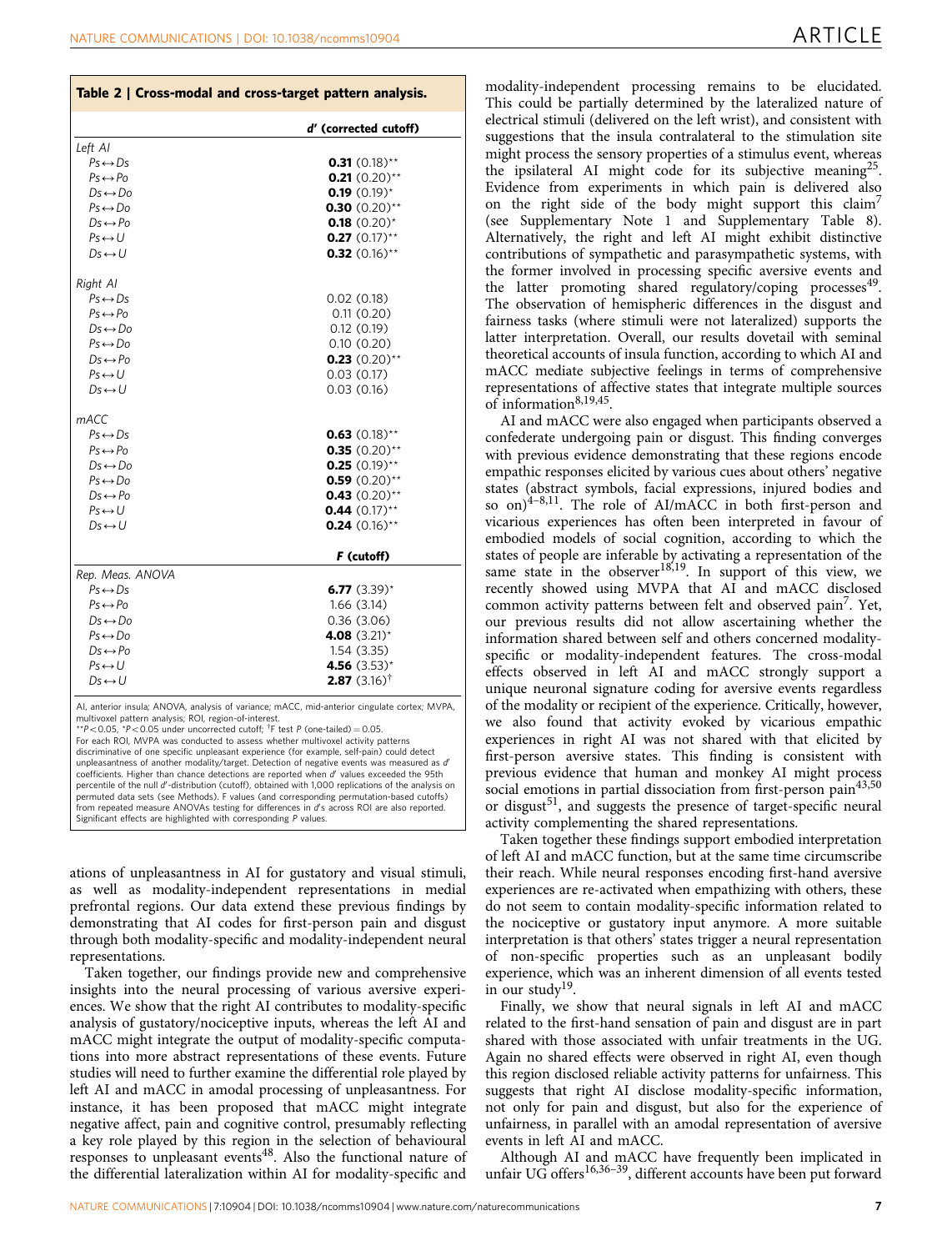to interpret the functional role of these regions in the bargaining game. Sanfey et  $al$ <sup>[16](#page-9-0)</sup> suggested that AI activity might reflect an activation of disgust-specific representation in insular cortex, as a neural signature of 'being disgusted by people's unfair behaviour'. This interpretation, in keeping with accounts suggesting how representations of unmoral behaviour are grounded on personal disgusting experiences<sup>20</sup>, is not supported by our data. Instead, our findings fit best the predictions of the wounded pride/spite model, according to which unfair behaviour elicits a broad negative emotional reaction in the observer<sup>[52](#page-10-0)</sup>, with consequent physiological and neural responses.

Note, however, that previous studies have suggested a role of AI and mACC in the detection of equality violations in the UG[36,37](#page-10-0). Our data do not rule out a fairness-specific interpretation, since part of the predictive information about unfairness in right AI and mACC was independent from firstperson experiences of pain or disgust. Hence, it is possible that AI/mACC process unfair offers in a multidimensional manner, taking into account both the equality of the offer and its emotional impact on individuals.

To our knowledge, our UG results are the first showing that a neural representation of first-hand pain/disgust is re-enacted, not only when empathizing with others, but also during other unpleasant social experiences. Interestingly, several studies also implicated the mACC during social pain, including aversive experiences caused by social exclusion, rejection or loss<sup>53,54</sup>. The role of the mACC in social pain has often been interpreted as a re-activation of signals of physical pain<sup>54,55</sup> (but see Woo et al.<sup>[43](#page-10-0)</sup>). Our data are in keeping with this interpretation, but only under the assumption that physical and social pain share a modality-independent representation of the unpleasantness of the experience. Future studies need to formally test this hypothesis by adopting the current decoding approach with the addition of social exclusion.

In conclusion, the present study aimed at clarifying the nature of information represented in AI and mACC, a network commonly engaged in first-hand pain, disgust or unfairness, but also when witnessing others undergoing the same aversive events. The recruitment of this network has often been interpreted in terms of domain-general affective processing, according to which these regions respond to common properties of the affective experience such as unpleasantness. Our data support domain-general coding in left AI/mACC while also promoting domain-specific processing, particularly in right AI that exhibited activity patterns uniquely distinctive for pain, disgust and unfairness, as well as for the person to whom the events were addressed. Taken together, these findings suggest that the AI–mACC network might subserve a comprehensive, multilayer, representation of aversive experiences<sup>25,44,45</sup>, which takes into account both modality- and target-specific information and more general affective properties of the event.

### Methods

Participants. Nineteen right-handed female volunteers (average age of  $25.16 \pm 3.44$  years, s.d.) took part in the experiment (see Supplementary Note 2 and Supplementary Fig. 9 for power analyses on independent pilot data). All participants were accompanied by a friend (12 females) who acted as confederate during the experimental session. Participants were free of psychiatric or neurological history and had normal or corrected-to-normal vision. They were all compensated according to both the overall experimental duration (8 $\epsilon$  per hour) and participants' choices in the randomly selected trials of the UG task (see below). Written informed consent was obtained from all participants and confederates. The experiment was approved by the Ethical Committee at the faculty of Medicine of the University of Leipzig (Ethik-Kommission an der Medizinischen Fakultät der Universität Leipzig) and conducted according to the declaration of Helsinki.

Experimental set-up. Participants and confederates took part in three experimental tasks implemented in blocks in alternating orders. The first task was a

cue-based 'empathy for pain' paradigm (pain task)<sup>5</sup>, in which participants either received an electrical (Ps or nPs) stimulation or were informed that their confederate was about to receive the same stimulation. In the second task, the cue-based empathy for pain paradigm was modified so that gustatory stimuli (Ds or nDs) were delivered either to participants or to the confederates (disgust task). The third task was the well-known  $\overrightarrow{UG}$  paradigm in which participants were presented with monetary offers (unfair or moderately fair), which were addressed either to themselves or to the confederate<sup>[35,37](#page-10-0)</sup>. Despite their differences, the employed experimental manipulations converged in exposing either participants or the confederates to aversive or neutral stimuli. This led, for each of the three tasks, to a 2 (UNPLEASANTNESS: aversive, neutral)  $\times$  2 (TARGET: self, other) factorial design, and to an overall of 12 conditions. All conditions were implemented while participants were lying supine in a MRI scanner and the confederates sat next to the scanner table in the MRI room.

The pain task was organized as follows. Consistently with earlier implementations of the 'empathy for pain' task<sup>[5](#page-9-0)</sup>, each trial started with the presentation of a coloured, arrow-shaped cue (2 s) that informed participants of the target and the unpleasantness of the upcoming stimulation (see [Fig. 1a\)](#page-2-0). Arrows pointing vertically downwards  $(\downarrow)$  indicated stimulations directed to participants (self) while arrows pointing diagonally towards the confederate  $(\angle)$  cued stimulations directed to the latter (other). The intensity of the cue's colour indicated the unpleasantness of the upcoming stimulation with light tones referring to non-noxious (neutral) stimulations and dark tones referring to noxious (aversive) stimulations. Different colours were used for self- and other-related trials. Colour codes changed across participants. Cues were followed by an electrical stimulation of 1 s (100 Hz) that was applied to participants' (or confederates') left wrist. Electrical stimulations were followed by a horizontal visual analogue rating scale (5 s) ranging from  $-3$  (highly unpleasant) to  $+3$  (highly pleasant). The direction of the scale was counterbalanced across trials to avoid motor preparation during the preceding stimulation periods. Participants marked the position of the scale corresponding to their judgment, by moving a slider (randomized initial position) with the index and middle fingers of their right hand operating a button box. Trials were separated by an inter-trial-interval ranging from 2.5 to 7.5 s (average 5 s) during which a white fixation cross was presented. Each of the four conditions of the pain task (pain stimuli delivered to self (Ps) or other (Po), plus corresponding nPs controls (nPs and nPo)) was repeated 16 times.

As for the pain task, in the disgust task as well participants were initially presented with cues (2 s) whose orientation ( $\downarrow$  or  $\swarrow$ ) and colour informed about the target and the unpleasantness of the upcoming gustatory stimulation (see [Fig. 1b](#page-2-0)). Colours were different from those used in pain trials and changed across participants. Cues were followed by 0.5 ml of liquid delivered on participants' (or confederates') tongues through the aid of plastic tubes. Participants were instructed to keep the liquid in their mouth and taste it for 4 s, until a 'swallow' instruction (3 s) was presented on the screen. This ensured that movement artifacts in the neural signal due to swallowing occurred prevalently after the stimulation period. Subsequently, participants were asked to rate the experienced unpleasantness of the gustatory stimulus on the same scale used for the pain task (5 s). Finally, to minimize carry-over effects between subsequent trials, 2 ml of water were delivered via a separate tube to rinse (3 s), followed by another 3-s long swallowing period. Trials were separated by an interval of 2.5–7.5 s. Each of the four conditions of the disgust task (disgust stimuli to self (Ds) or other (Do), plus corresponding neutral controls (nDs and nDo)) was repeated 16 times. Participants didn't report coughing or other trouble due to the administration of gustatory stimuli.

Finally, we implemented an MRI-compatible version of the  $UG^{16}$  $UG^{16}$  $UG^{16}$ . In each trial, participants faced an unknown proposer who made an offer on how to divide an initial endowment of 10€. The UG offers were addressed either to the self (standard UG) or to the other (third-party UG)<sup>[35,37](#page-10-0)</sup>. In self-related trials of the UG, participants were told that if they accepted the offer, the money would be divided between them and the proposer accordingly, whereas if they rejected it, both they and the proposer would not get any money. In other-related trials, participants responded to the offers on behalf of the confederate without any economical consequence for themselves. Thus, if participants accepted, the money would be divided between the confederate and the proposer while both got nothing if participants rejected the offer. Proposers were described as 96 university students from a different city (Geneva, Switzerland), which previously made one single UG offer, thus leading to 96 independent 1-shot interactions with the participants (recruited in Leipzig, Germany). Regardless of the cover story, participants faced offers that were defined a priori by the experimenters, and which ranged from extremely unfair (the proposer offered 1 or 2 $\epsilon$  out of 10 $\epsilon$  (1:9, 2:8) and wished to keep the remaining), to moderately unfair (3:7, 4:6) and extremely fair (5:5, 6:4). Participants and confederates knew that 2 of the 96 bargaining trials (one self- and one other-related) would be randomly selected at the end of the experimental session and implemented according to the participants' choices. Self-reports obtained subsequent to scanning confirmed that participants believed that the proposers were genuinely human (average of  $4.16 \pm 1.21$  s.d. on a scale ranging from 1 (I did not believe at all) to 5 (I absolutely believed)).

Reminiscently to the pain and disgust tasks, UG trials were introduced by a cue (2 s) whose orientation ( $\downarrow$  or  $\swarrow$ ) and colour informed about the target of the upcoming offer. Unlike for the other tasks, UG cues were not informative of the alleged unpleasantness of the upcoming event (same brightness for all six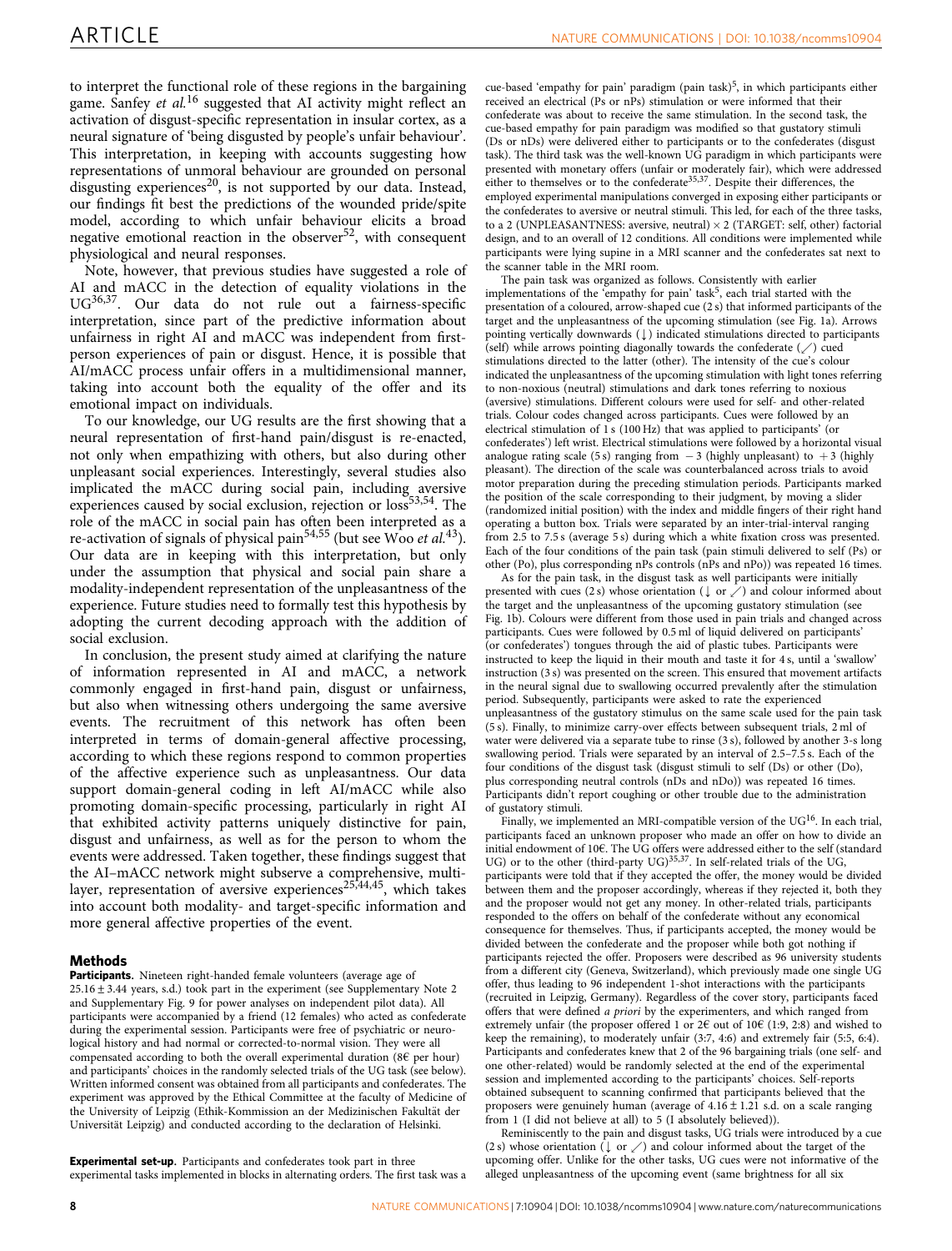implemented offers). To increase the plausibility of the cover story, arrows were presented together with a photo taken from the NimStim face database<sup>[56](#page-10-0)</sup> (48 males, 48 females displaying neutral facial expression; age ranging from 18 to 34 years). Cues were followed by an offer screen (4 s), which was schematically represented as two piles of coins (left for proposer, right for participant/confederate). The proposed split was also explicitly reported beneath the piles. Participants responded by pressing one of two buttons assigned to 'accept' or 'reject' as displayed at the lower portion of the screen. Following their response, participants were asked to rate the experienced unpleasantness on the same scale used for the other tasks (5 s). Trials were separated by an interval of 2.5–7.5 s. Overall, the UG comprehended 48 self- and 48 other-related trials: 32 of these conveyed 1:9 and 4:6 offers (16 repetitions each), whereas the remaining 16 trials conveyed 2:8, 3:7, 5:5 and 6:4 offers (4 repetitions each). Based on individuals' unpleasantness ratings, these trials were then sorted into 4 subgroups of 16 trials each (unfair offer to self or to other (U), plus corresponding midfair controls (M)) which were most closely matched for unpleasantness with homologous conditions in the pain and disgust tasks. Please notice that, for the purpose of the present study, we are focusing on UG effects obtained when merging self-related and other-related trials together Supplementary Fig. 2 report effects associated with each target separately.

Procedure and apparatus. Prior to scanning, participants and confederates underwent brief thresholding sessions to identify electrical and gustatory stimuli that elicited comparable levels of unpleasantness $34$  (see below). The scanning session was divided into four functional runs. Each run was in turn divided into three blocks, corresponding to the three tasks. A text string (3 s) informed the participant of the task in the upcoming block. The order of blocks was counterbalanced across runs and across participants. During the four functional runs, confederates were placed in a chair next to the scanner with their eyes masked, and were cued for tasks and trial conditions using different audible beep signals presented via headphones. Subsequent to the four functional runs, we obtained functional resting-state data and a highresolution anatomical scan for each participant. During the resting-state session, participants were instructed to keep their eyes open, to fixate a centrally presented white cross against a black background and to think of nothing in particular. Following the scanning session, participants and confederates were debriefed. Each experimental session took  $\sim$  2.5 h.

Electrical stimulations to the left wrist were delivered via MRI-compatible, gold-based electrodes attached to a DS7A Constant Current Stimulator (Digitimer Ltd). Liquids were automatically presented via separate plastic tubes (diameter of 1.5 mm) that rested at the tip of the tongue using a custom-build computercontrolled pump-system. Tubes were fixated to the head coil with a plastic holder. Visual stimuli were projected on a screen (about  $19^{\circ} \times 14^{\circ}$  of visual angle) placed inside the scanner bore. Key-presses were recorded on an MRI-compatible response button box. The task was programmed using Presentation 14 (Neurobehavioral Systems) software.

Pain thresholding. The amplitudes of noxious and non-noxious stimulations varied on an individual basis and were selected, for participants and confederates separately, prior to the scanning session through a multiple-random-staircase approach[57](#page-10-0). Computerized pain thresholding was realized using four staircases of single electrical stimulations (ranging from 0 mA to a maximum of 2.5 mA). Each electrical stimulus (1 s) was announced by a countdown ('Stimulus in 3/2/1', duration of 3 s), and followed by a VAS ranging from 1 (barely detectable) to 10 (strongest imaginable pain) through which subjects rated their subjective pain experience. Subjects had also the option to select a value of 0 (presented left to the scale) to report imperceptible stimuli. Ratings were self-paced and followed, after 200 ms, by a new electrical stimulation from a different (randomly selected) staircase. Two staircases aimed at identifying the subject-specific threshold intensity of a noxious stimulus, whereas the remaining two aimed at identifying the intensity of the non-noxious (but yet detectable) stimulus.

The staircases started with electrical intensities randomly ranging from 0.6 to 0.8 mA (noxious stimulus) or from 0.25 to 0.45 mA (non-noxious stimulus). Subsequently, intensities were systematically increased or decreased by increments of 0.08 mA until the experienced pain exceeded or fell below a predefined subjective pain value. In that case, the staircase was reversed until the subjective pain value was met again (turning points). Each staircase stopped once collecting eight turning points (four below and four above the subjective pain value). Noxious stimuli were calculated as the average intensity (mA) associated with 14 turning points (the last seven of two staircases) around a subjective pain value of 7.5 (out of 10). Non-noxious (but detectable) stimuli were calculated as the average intensity associated with 14 turning points around a subjective pain value of 1.5 (out of 10). The subjective pain value used to identify noxious and non-noxious stimuli was unknown to the subjects.

The noxious and non-noxious intensities identified through the staircase approach were then re-tested in a second self-paced, computerized task that required subjects to judge the subjective unpleasantness of stimuli on a VAS similar to the one used in the experimental session. The pain stimuli were expected to elicit subjective unpleasantness levels comparable to those triggered by the gustatory stimuli, that is between  $-2$  and  $-2.5$  for noxious stimuli (on a scale from  $-3$ to 3) and between  $-0.5$  and 0 for non-noxious stimuli. If this was not the case, the intensity of the stimuli was further adjusted. Overall, in 19 participants undergoing **Disgust thresholding.** Disgusting and neutral liquids were selected prior to the experimental session to identify, for participants and confederates separately, two gustatory stimulations whose unpleasantness matched the electrical stimuli used for the pain task. In keeping with earlier neuroimaging studies[6,58,59](#page-9-0) and pilot data collected on independent subjects (see Supplementary Note 1), negative stimuli were chosen from three salt solutions (NaCl) of different degrees of dilution (0.1, 0.5, 1 mol) and three concentrations of quinine solution (0.25, 1, 10 mM). Neutral gustatory stimuli consisted of four solutions with the main ionic components of saliva (25 mM KCl and 2.5 mM NaHCO<sub>3</sub>), diluted with various amounts of distilled water (20, 40, 60 and 80%).

The thresholding procedure was organized as follows. On each trial, 0.5 ml of a solution were administered (via syringes without needle) to the subject who evaluated the experienced unpleasantness on a VAS similar to the one used during scanning. Three kinds of substance (salt, quinine, saliva) were administered separately, with the order of substances and concentrations randomized across individuals. For each subject, we selected one negative stimulus associated with an unpleasantness range from  $-2.5$  to  $-2$  (on a scale from  $-3$  to 3) and one neutral stimulus with a rating from  $-0.5$  to 0. Furthermore, subjects were screened for their taste sensitivity concerning the gustatory stimuli using a labelled magnitude scale with a continuous rating from 0 (barely detectable) to 100 (strongest imaginable) $60$ . The subjective taste intensities for the chosen negative solutions were found to be within the range of 30–75, consistent with earlier studies<sup>[59](#page-10-0)</sup>.

fMRI data aquisition. Functional imaging was performed on a 3T Verio scanner (Siemens Medical Systems, Erlangen) equipped with a 12-channel head coil. An echoplanar imaging sequence (repetition time  $(TR) = 2$  s, echo time  $(TE) = 30$  ms, flip angle =  $90^{\circ}$ ,  $3 \times 3 \times 3$  mm, 1 mm interslice gap, matrix size  $64 \times 64$ , 30 slices tilted at  $\sim$  30° from axial orientation) was used to obtain T2\*-weighted functional images. Functional image acquisition was realized in 4 functional runs, each consisting of 524 volumes ( $\sim$  18 min, total of  $\sim$  72 min). Functional runs were divided by breaks of  $\sim$  2 min, where no functional images were obtained. In addition, we collected task-free fMRI time series, consisting of 200 volumes acquired over  $\sim$  7 min using the same sequence as the task-related fMRI. Subsequent to the functional image acquisition, a T1-weighted high-resolution anatomical image was obtained using a MPRAGE sequence (TR =  $2.3$  s, TE =  $2.98$  ms, flip angle =  $9^{\circ}$ ,  $1 \times 1 \times 1$  mm, matrix size 240  $\times$  256, 176 sagittal slices, ipat = 2) and a 32-channel head coil ( $\sim$  5 min).

fMRI data processing. The acquired images were processed using the SPM8 software ([http://www.fil.ion.ucl.ac.uk/spm/\)](http://www.fil.ion.ucl.ac.uk/spm/). For each subject and for each functional run, the first three volumes were discarded. The remaining images were corrected for head movement between scans by an affine registration. In none of the subjects, head movements within each functional run exceeded 3 mm per degree, confirming that electrical stimulation and swallowing of gustatory stimuli did not result in unusual movement artifacts in the present study. Subsequently, to compensate for time-acquisition delays, each temporal slice was temporally realigned to the 15th (of 30) reference slice through interpolation. The resulting functional images were aligned to the T1-weighted anatomical image through rigid-body registration, and smoothed using a 6 mm full-width at half-maximum (FWHM) Gaussian kernel.

We analysed the preprocessed data from our task-positive sessions using the general linear model (GLM) framework implemented in SPM. For each participant and in each functional run, the onsets of each trial were modelled independently, yielding trial-wise parameter estimates of the conditions-of-interest<sup>7</sup>. In line with previous implementations of the pain task<sup>[5](#page-9-0)</sup>, for the pain and disgust trials we considered relevant the neural activity associated with both the presentation of the cue and the subsequent stimulation, thus leading to epochs which were 3-s (pain) and 6-s (disgust) long (see [Fig. 1a,b](#page-2-0)). For the UG, in which the cue was not informative of the unpleasantness of the upcoming event, we modelled the epochs in which the monetary offers were made (4 s) (see [Fig. 1c\)](#page-2-0). In addition, we also modelled epochs in which the cues were presented as regressors of no interest (2 s). All the resulting vectors were convolved with a canonical haemodynamic response function as implemented in SPM. Movement parameters were included as covariates of no interest. Low-frequency signal drifts were filtered using a cutoff period of 128 s. For each subject, this GLM lead to as many parameter estimate ( $\beta$ s) images as experimental trials were employed in the study. These images were then fed to multivoxel pattern analysis (MVPA) routines.

Multivoxel pattern analysis. We run classification-based MVPA to assess the similarity between the neural representations of our experimental conditions. The analysis was conducted by first defining a ROI and then by extracting, from each of its constitutive coordinates, the parameters estimates  $(\beta s)$  associated with each experimental trial. Furthermore, for each individual subject, and for each condition, response patterns were mean centred through z-transformation to ensure that the MVPA analysis would not be biased by differences in the average ROI activity across conditions<sup>[61](#page-10-0)</sup>. Data were then fed into a linear kernel SVM classifier (using a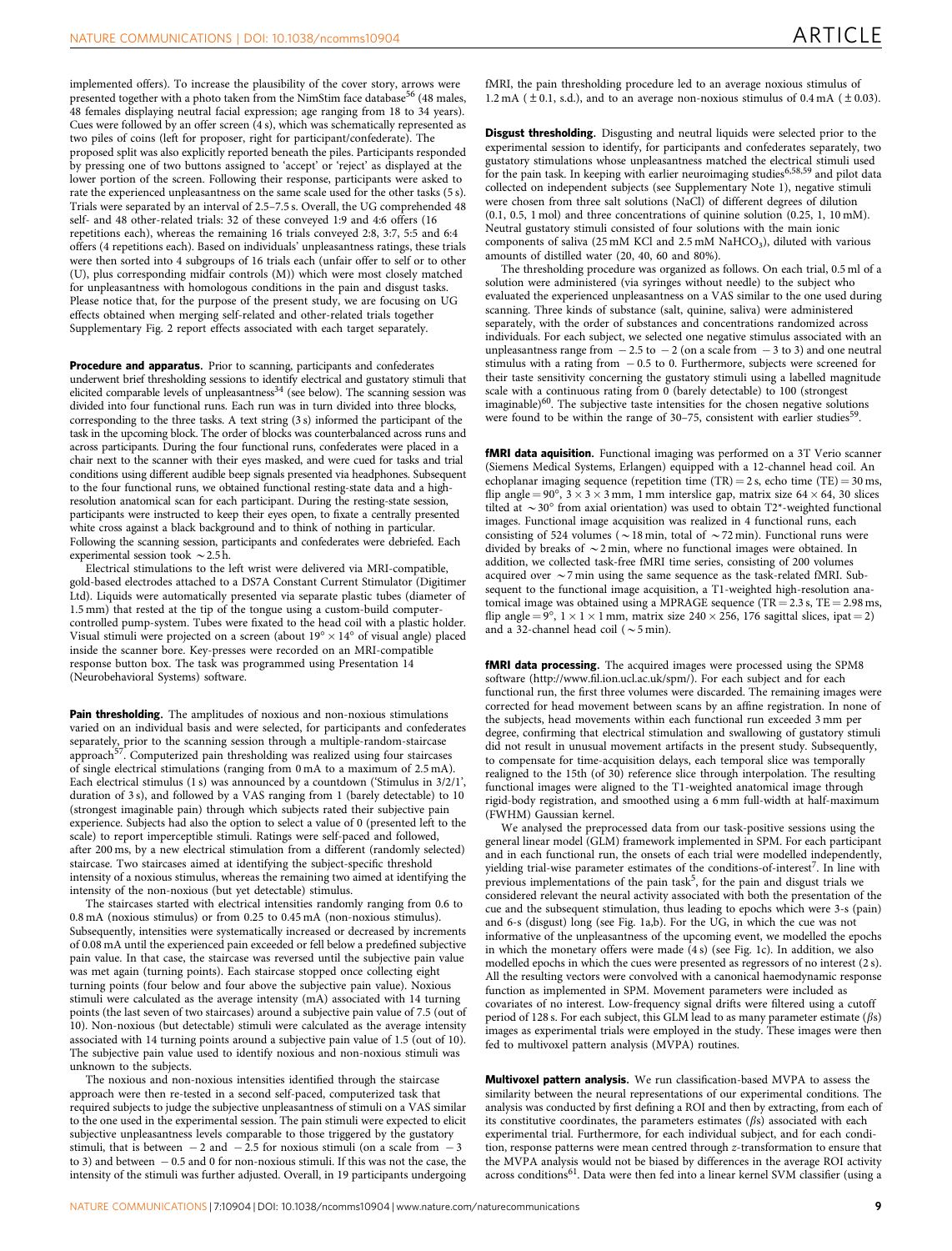<span id="page-9-0"></span>fixed regularization parameter,  $C = 1$ ), which operates by finding an optimal linear decision boundary (hyperplane) that separates experimental classes with maximum margin. New data (not used to define the decision boundary) are classified according to which side of the hyperplane they fall onto<sup>[62](#page-10-0)</sup>. Signal detection methods were used to compute  $d^{63}$  $d^{63}$  $d^{63}$  as a measure of the sensitivity of the hyperplane to detect, in new data, the occurrence of one aversive condition. Classification analysis was performed using the LIBSVM 3.18 software<sup>40</sup>.

Statistical validation of the average  $d'$  obtained at the group level was achieved through rigorous non-parametric permutation techniques, following guidelines on statistical assessment of decoding accuracies<sup>64</sup>. In particular, for each classification analysis, we created 1,000 permutation schemes aimed at breaking the relationship between the data and the condition labels. Each of these permutations was applied to the data of all subjects and all ROIs, which were then fed to the same classification routines used for the original data set. All the group-wise  $d'$  values obtained through permuted data sets were used to estimate critical cutoffs, above which an effect could be considered significantly higher than null. More specifically, to assess significant (albeit uncorrected) effects within each ROI, we used as cutoff the 95th percentile of the permutation distribution of 1,000 group-wise d's obtained from the data of that ROI. Following previous implementations of P value adjustment in permutation-based multiple testing<sup>[65](#page-10-0)</sup>, we computed the permutation distribution of the 1,000 maximal group-wise  $d'$ s over all ROIs to provide corrections for multiple comparisons. The 95th percentile of this 'maximal group-wise  $d$ 's' distribution represents a reliable cutoff for  $d'$ s that are unlikely  $(P < 0.05)$  to be achieved in any ROI under the null hypothesis. Similar permutation analyses were carried out to assess whether the  $d'$  difference between two conditions (diff-d'), or the value from standardized statistical tests (for example, F test in a repeated measure ANOVA testing  $d'$  differences across ROIs), were significantly higher-than-chance.

As a manipulation check, we first assessed the ability of a linear SVM classifier to discriminate between data associated with each aversive condition from the data associated with its tailored neutral control (for example, Ps versus nPs). Specifically, we employed leave-one-pair-out cross-validation, in which the 16 aversive and 16 neutral trials were randomly paired together. We then tested, in 16 independent folds, whether the data from each pair could be correctly classified by a hyperplane estimated on the remaining 15 pairs. For each participant, we estimated  $d'$  from the classified trials of all the implemented folds. This analysis provides an estimate of the information about unpleasantness present in each ROI, separately for each modality and target, regardless of whether or not it is shared with other experimental manipulations (within-task classification).

Subsequently, we ran cross-modal classification that assessed whether a classifier trained to detect unpleasantness in one specific task (for example, Ps) could discriminate unpleasantness from another modality (for example, Ds). The analysis was conducted through 2 independent folds: we first trained a SVM on the 32 trials associated with Ps and nPs, and then tested the ability of the estimated hyperplane to classify the 32 trials associated with Ds and nDs. In the second fold, we trained a SVM on the trials associated with Ds and nDs, and then tested the estimated hyperplane on the trials associated with Ps and nPs.  $d'$  values were then estimated from the classified trials from both folds. Reliable cross-modal classifications (Ps $\leftrightarrow$ Ds) can be interpreted consistently with Ps and Ds triggering (each relatively to its tailored control) a partly similar response pattern. A similar approach was implemented to test for shared activity patterns across different targets (cross-target classification) (for example,  $Ps \leftrightarrow Po$ ), or for cross-modal effects in different targets (Ps $\leftrightarrow$ Do).

The MVPA analyses described were first run on a priori defined ROIs of AI and mACC (see below and Results). Furthermore, we implemented a searchlightdecoding approach that does not rely on a priori assumptions about informative brain region but searches for predictive information throughout the whole brain7,32,33,41,42: for each coordinate of the individual native brain image, a spherical volume-of-interest surrounding the coordinate was defined (5 voxels radius, 81 voxels total). The parameter estimates of all voxels in the sphere were extracted and a classification procedure similar to the ROI-based MPVA was implemented. Resulting  $d'$  values were assigned to the centre voxel of the sphere and the procedure was repeated for the next voxel. For each participant, this led to  $d'$ -maps which were then spatially normalized to the Montreal Neurological Institute (MNI) single-subject template, using the deformation field obtained during the normalization of the T1-weigthed anatomical image. The resulting normalized images were smoothed using a 6 mm FWHM Gaussian kernel and fed into group level analyses using one-sample t-tests to search for regions in which the group-wise  $d' > 0$ . Voxels were identified as significant only if they passed an extent threshold corresponding to  $P<0.05$  corrected for multiple comparison, with an underlying height threshold of at least  $t_{(18)} = 3.61$ , corresponding to  $P < 0.001$ (uncorrected). We used as extent threshold the 95th percentile of the distribution of the largest cluster obtained through 1,000 replications of the same analysis on permuted data sets. Second-level t-tests were performed using the SnPM toolbox of SPM (<http://warwick.ac.uk/snpm>).

Resting-state analysis and ROI definition. We used group-independent component analysis (ICA) toolbox GIFT 3.0a [\(http://icatb.sourceforge.net/](http://icatb.sourceforge.net/)) to estimate the ICs corresponding to functional networks, based on fMRI data from the resting-state sessions. Group ICA, which seeks ICs for the group data instead of

estimating networks separately for each individual, was chosen to avoid the ambiguity arising from combining different individual networks obtained by separate estimations. For this reason, the resting-state data from individual subjects were fed to the same preprocessing routines of the task-positive sessions, with the exception than functional images were first warped in the common stereotaxic MNI space before being smoothed with a 6 mm FWHM Gaussian kernel. The minimum-description-length algorithm<sup>[66](#page-10-0)</sup> run on the data estimated the number of sources to be 28. Then, subjects' data were reduced to a lower dimensionality by using a two-stage principal component analysis (one at an individual level and one at a group level). Then, data from all subjects/sessions were concatenated and independent group components were estimated using the Infomax approach<sup>67</sup>. The ICASSO method<sup>[68](#page-10-0)</sup> was used to assess the reliability of the networks by running the algorithm 30 times, each time with different initial conditions and bootstrap resampled data sets.

[Figure 2a](#page-3-0) shows the IC implicating the bilateral AI and mACC, and therefore corresponding to the relevant affective/salience network described in previous studies<sup>28</sup>. Representations of AI and mACC in each individual native space were obtained through an anatomically constrained functional approach. Back reconstruction of the IC and time courses was done with the GICA3 algorithm<sup>69</sup>. The resulting individual maps were masked by excluding coordinates outside of the insular cortex (for AI) or the cingulate cortex (for mACC) as defined by the AAL atlas<sup>70</sup>. The resulting masked image was then warped into the individual native space using a deformation field inverse to the one estimated during normalization. We finally selected, as features for the MVPA analysis, those 81 coordinates (same number as in the whole-brain searchlight approach) in the native space that exhibited the largest contribution in the IC-of-interest. For each participant, three individual ROIs were created, corresponding to right and left AI and mACC. Supplementary Figure 8 depicts these selected coordinates in six different representative brains.

### References

- 1. Singer, T. The past, present and future of social neuroscience: a European perspective. Neuroimage 61, 437–449 (2012).
- 2. Keysers, C., Kaas, J. H. & Gazzola, V. Somatosensation in social perception. Nat. Rev. Neurosci. 11, 417–428 (2010).
- Adolphs, R. The social brain: neural basis of social knowledge. Annu. Rev. Psychol. 60, 693–716 (2009).
- 4. Wicker, B. et al. Both of us disgusted in My insula: the common neural basis of seeing and feeling disgust. Neuron 40, 655-664 (2003).
- Singer, T. et al. Empathy for pain involves the affective but not sensory components of pain. Science 303, 1157–1162 (2004).
- 6. Jabbi, M., Swart, M. & Keysers, C. Empathy for positive and negative emotions in the gustatory cortex. Neuroimage 34, 1744–1753 (2007).
- 7. Corradi-Dell'Acqua, C., Hofstetter, C. & Vuilleumier, P. Felt and seen pain evoke the same local patterns of cortical activity in insular and cingulate cortex. J. Neurosci. 31, 17996–18006 (2011).
- Lamm, C., Decety, J. & Singer, T. Meta-analytic evidence for common and distinct neural networks associated with directly experienced pain and empathy for pain. Neuroimage 54, 2492–2502 (2011).
- 9. Fan, Y., Duncan, N. W., de Greck, M. & Northoff, G. Is there a core neural network in empathy? an fMRI based quantitative meta-analysis. Neurosci. Biobehav. Rev. 35, 903–911 (2011).
- 10. Bzdok, D. et al. Parsing the neural correlates of moral cognition: ALE meta-analysis on morality, theory of mind, and empathy. Brain Struct. Funct. 217, 783–796 (2012).
- 11. Benuzzi, F., Lui, F., Duzzi, D., Nichelli, P. F. & Porro, C. A. Does it look painful or disgusting? Ask your parietal and cingulate cortex. J. Neurosci. Off. J. Soc. Neurosci. 28, 923–931 (2008).
- 12. Farrell, M. J., Laird, A. R. & Egan, G. F. Brain activity associated with painfully hot stimuli applied to the upper limb: a meta-analysis. Hum. Brain Mapp. 25, 129–139 (2005).
- 13. Salimi-Khorshidi, G., Smith, S. M., Keltner, J. R., Wager, T. D. & Nichols, T. E. Meta-analysis of neuroimaging data: a comparison of image-based and coordinate-based pooling of studies. Neuroimage 45, 810–823 (2009).
- 14. Murphy, F. C., Nimmo-Smith, I. & Lawrence, A. D. Functional neuroanatomy of emotions: A meta-analysis. Cogn. Affect. Behav. Neurosci. 3, 207–233 (2003).
- 15. Vytal, K. & Hamann, S. Neuroimaging support for discrete neural correlates of basic emotions: a voxel-based meta-analysis. J. Cogn. Neurosci. 22, 2864–2885 (2009).
- 16. Sanfey, A. G., Rilling, J. K., Aronson, J. A., Nystrom, L. E. & Cohen, J. D. The neural basis of economic decision-making in the Ultimatum Game. Science 300, 1755–1758 (2003).
- 17. Schaich Borg, J., Lieberman, D. & Kiehl, K. A. Infection, incest, and iniquity: investigating the neural correlates of disgust and morality. J. Cogn. Neurosci. 20, 1529–1546 (2008).
- 18. Gallese, V. The manifold nature of interpersonal relations: the quest for a common mechanism. Philos. Trans. R. Soc. Lond. B. Biol. Sci. 358, 517–528 (2003).
- 19. Singer, T., Critchley, H. D. & Preuschoff, K. A common role of insula in feelings, empathy and uncertainty. Trends Cogn. Sci. 13, 334–340 (2009).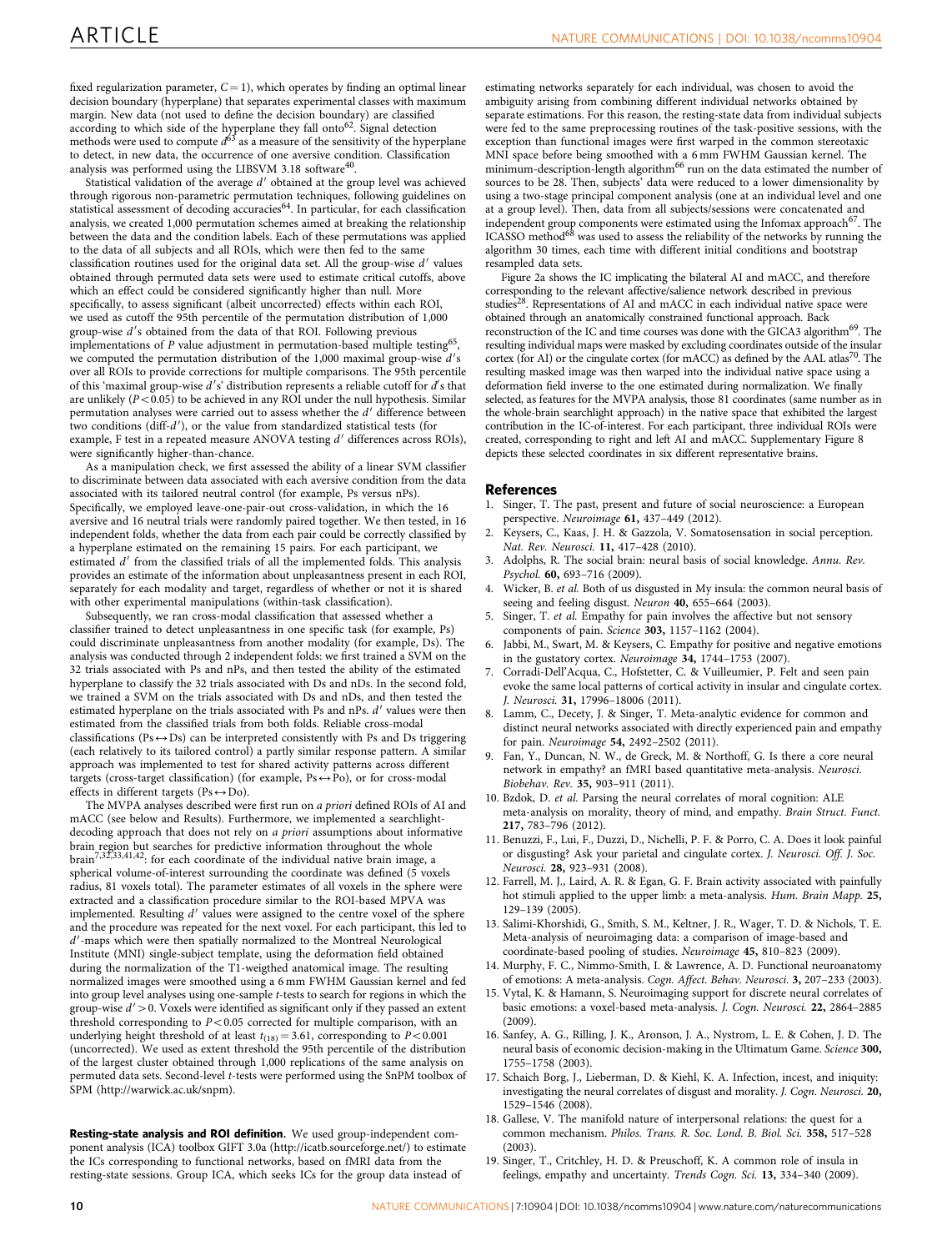- <span id="page-10-0"></span>20. Eskine, K. J. On the representation and processing of social information in grounded cognitive systems: why terminology matters. Front. Psychol. 4, 180 (2013).
- 21. Kurth, F., Zilles, K., Fox, P. T., Laird, A. R. & Eickhoff, S. B. A link between the systems: functional differentiation and integration within the human insula revealed by meta-analysis. Brain Struct. Funct. 214, 519–534 (2010).
- 22. Pritchard, T. C., Hamilton, R. B., Morse, J. R. & Norgren, R. Projections of thalamic gustatory and lingual areas in the monkey, Macaca fascicularis. J. Comp. Neurol. 244, 213–228 (1986).
- 23. Small, D. M. Taste representation in the human insula. Brain Struct. Funct. 214, 551–561 (2010).
- 24. Craig, A. D. B., Bushnell, M. C., Zhang, E.-T. & Blomqvist, A. A thalamic nucleus specific for pain and temperature sensation. Nature 372, 770–773  $(1994)$
- 25. Craig, A. D. B., Chen, K., Bandy, D. & Reiman, E. M. Thermosensory activation of insular cortex. Nat. Neurosci. 3, 184–190 (2000).
- 26. Segerdahl, A. R., Mezue, M., Okell, T. W., Farrar, J. T. & Tracey, I. The dorsal posterior insula subserves a fundamental role in human pain. Nat. Neurosci. 18, 499–500 (2015).
- 27. Legrain, V., Iannetti, G. D., Plaghki, L. & Mouraux, A. The pain matrix reloaded: a salience detection system for the body. Prog. Neurobiol. 93, 111–124  $(2011)$
- 28. Seeley, W. W. et al. Dissociable intrinsic connectivity networks for salience processing and executive control. J. Neurosci. 27, 2349–2356 (2007).
- 29. Mouraux, A., Diukova, A., Lee, M. C., Wise, R. G. & Iannetti, G. D. A multisensory investigation of the functional significance of the 'pain matrix'. Neuroimage 54, 2237–2249 (2011).
- 30. Haynes, J.-D. & Rees, G. Predicting the orientation of invisible stimuli from activity in human primary visual cortex. Nat. Neurosci. 8, 686–691 (2005).
- 31. Peelen, M. V. & Downing, P. E. Using multi-voxel pattern analysis of fMRI data to interpret overlapping functional activations. Trends Cogn. Sci. 11, 4-5  $(2007)$
- 32. Corradi-Dell'Acqua, C., Hofstetter, C. & Vuilleumier, P. Cognitive and affective theory of mind share the same local patterns of activity in posterior temporal but not medial prefrontal cortex. Soc. Cogn. Affect. Neurosci. 9, 1175–1184 (2014).
- 33. Tusche, A., Smallwood, J., Bernhardt, B. C. & Singer, T. Classifying the wandering mind: revealing the affective content of thoughts during task-free rest periods. Neuroimage 97, 107–116 (2014).
- 34. Sharvit, G., Vuilleumier, P., Delplanque, S. & Corradi-Dell'Acqua, C. Cross-modal and modality-specific expectancy effects between pain and disgust. Sci. Rep. 5, 17487 (2015).
- 35. Civai, C., Corradi-Dell'Acqua, C., Gamer, M. & Rumiati, R. I. Are irrational reactions to unfairness truly emotionally-driven? dissociated behavioural and emotional responses in the Ultimatum Game task. Cognition 114, 89–95  $(2010)$
- 36. Civai, C., Crescentini, C., Rustichini, A. & Rumiati, R. I. Equality versus self-interest in the brain: differential roles of anterior insula and medial prefrontal cortex. Neuroimage 62, 102–112 (2012).
- 37. Corradi-Dell'Acqua, C., Civai, C., Rumiati, R. I. & Fink, G. R. Disentangling self- and fairness-related neural mechanisms involved in the ultimatum game: an fMRI study. Soc. Cogn. Affect. Neurosci. 8, 424–431 (2013).
- 38. Feng, C., Luo, Y.-J. & Krueger, F. Neural signatures of fairness-related normative decision making in the ultimate game: a coordinate-based meta-analysis. Hum. Brain Mapp. 36, 591–602 (2014).
- 39. Gabay, A. S., Radua, J., Kempton, M. J. & Mehta, M. A. The Ultimatum Game and the brain: a meta-analysis of neuroimaging studies. Neurosci. Biobehav. Rev. 47, 549–558 (2014).
- 40. Chang, C.-C. & Lin, C.-J. LIBSVM: a library for support vector machines. ACM Trans. Intell. Syst. Technol. 2, 27 (2011).
- 41. Tusche, A., Bode, S. & Haynes, J.-D. Neural responses to unattended products predict later consumer choices. J. Neurosci. Off. J. Soc. Neurosci. 30, 8024–8031 (2010).
- 42. Wisniewski, D., Reverberi, C., Tusche, A. & Haynes, J.-D. The neural representation of voluntary task-set selection in dynamic environments. Cereb. Cortex 25, 4715–4726 (2014).
- 43. Woo, C.-W. et al. Separate neural representations for physical pain and social rejection. Nat. Commun. 5, 5380 (2014).
- 44. Craig, A. D. B. Interoception: the sense of the physiological condition of the body. Curr. Opin. Neurobiol. 13, 500–505 (2003).
- 45. Craig, A. D. B. How do you feel--now? The anterior insula and human awareness. Nat. Rev. Neurosci. 10, 59–70 (2009).
- 46. Evrard, H. C., Logothetis, N. K. & Craig, A. D. B. Modular architectonic organization of the insula in the macaque monkey. J. Comp. Neurol. 522, 64–97 (2014).
- 47. Chikazoe, J., Lee, D. H., Kriegeskorte, N. & Anderson, A. K. Population coding of affect across stimuli, modalities and individuals. Nat. Neurosci. 17, 1114–1122 (2014).
- 48. Shackman, A. J. et al. The integration of negative affect, pain and cognitive control in the cingulate cortex. Nat. Rev. Neurosci. 12, 154-167 (2011).
- 49. Craig, A. D. B. Forebrain emotional asymmetry: a neuroanatomical basis? Trends Cogn. Sci. 9, 566–571 (2005).
- 50. Wager, T. D. et al. An fMRI-based neurologic signature of physical pain. N. Engl. J. Med. 368, 1388–1397 (2013).
- 51. Caruana, F., Jezzini, A., Sbriscia-Fioretti, B., Rizzolatti, G. & Gallese, V. Emotional and social behaviors elicited by electrical stimulation of the insula in the macaque monkey. Curr. Biol. 21, 195–199 (2011).
- 52. Pillutla, M. M. & Murnighan, J. K. Unfairness, anger, and spite: emotional rejections of ultimatum offers. Organ. Behav. Hum. Decis. Process 68, 208–224  $(1996)$
- 53. Rotge, J.-Y. et al. A meta-analysis of the anterior cingulate contribution to social pain. Soc. Cogn. Affect. Neurosci. 10, 19–27 (2015).
- 54. Eisenberger, N. I. Social pain and the brain: controversies, questions, and where to go from here. Annu. Rev. Psychol. 66, 601–629 (2015).
- 55. Eisenberger, N. I. The pain of social disconnection: examining the shared neural underpinnings of physical and social pain. Nat. Rev. Neurosci. 13, 421–434 (2012).
- 56. Tottenham, N. et al. The NimStim set of facial expressions: judgments from untrained research participants. Psychiatry Res. 168, 242–249 (2009).
- 57. Gracely, R. H., Lota, L., Walter, D. J. & Dubner, R. A multiple random staircase method of psychophysical pain assessment. Pain 32, 55–63 (1988).
- 58. O'Doherty, J., Rolls, E. T., Francis, S., Bowtell, R. & McGlone, F. Representation of pleasant and aversive taste in the human brain. J. Neurophysiol. 85, 1315–1321 (2001).
- 59. Small, D. M. et al. Dissociation of neural representation of intensity and affective valuation in human gustation. Neuron 39, 701–711 (2003).
- 60. Green, B. G. et al. Evaluating the 'labelled magnitude scale' for measuring sensations of taste and smell. Chem. Senses 21, 323–334 (1996).
- 61. Misaki, M., Kim, Y., Bandettini, P. A. & Kriegeskorte, N. Comparison of multivariate classifiers and response normalizations for pattern-information fMRI. Neuroimage 53, 103–118 (2010).
- 62. Boser, B. E., Guyon, I. M. & Vapnik, V. N. in Proceedings of the Fifth Annual Workshop on Computational Learning Theory 144–152 (Association for Computing Machinery, 1992).
- 63. Green, D. M. & Swets, J. A. Signal Detection Theory and Psychophysics (Wiley, 1966).
- 64. Combrisson, E. & Jerbi, K. Exceeding chance level by chance: The caveat of theoretical chance levels in brain signal classification and statistical assessment of decoding accuracy. J. Neurosci. Methods 250, 126–136 (2015).
- 65. Westfall, P. H. & Young, S. S. Resampling-Based Multiple Testing: Examples and Methods for P-Value Adjustment 279 (John Wiley & Sons, 1993).
- 66. Li, Y.-O., Adalı, T. & Calhoun, V. D. Estimating the number of independent components for functional magnetic resonance imaging data. Hum. Brain Mapp. 28, 1251–1266 (2007).
- 67. Bell, A. J. & Sejnowski, T. J. An information-maximization approach to blind separation and blind deconvolution. Neural Comput. 7, 1129–1159 (1995).
- 68. Himberg, J., Hyvärinen, A. & Esposito, F. Validating the independent components of neuroimaging time series via clustering and visualization. Neuroimage 22, 1214–1222 (2004).
- 69. Erhardt, E. B. et al. Comparison of multi-subject ICA methods for analysis of fMRI data. Hum. Brain Mapp. 32, 2075–2095 (2011).
- 70. Tzourio-Mazoyer, N. et al. Automated anatomical labeling of activations in SPM using a macroscopic anatomical parcellation of the MNI MRI single-subject brain. Neuroimage 15, 273–289 (2002).

### Acknowledgements

This research was financed by the Swiss National Science Foundation grant n° 32003B\_138413 awarded to P.V. and C.C.-D. We thank Ferdinand Hoffmann and Christoph Hofstetter for the assistance with the acquisition of the independent pilot data used for power analysis.

### Author contributions

C.C.-D. and A.T. contributed to the design of the experiment, the acquisition and analysis of the data, and the editing of the manuscript. P.V. and T.S. contributed to the design of the experiment and the editing of the manuscript.

### Additional information

Supplementary Information accompanies this paper at [http://www.nature.com/](http://www.nature.com/naturecommunications) [naturecommunications](http://www.nature.com/naturecommunications)

Competing financial interests: The authors declare no competing financial interests.